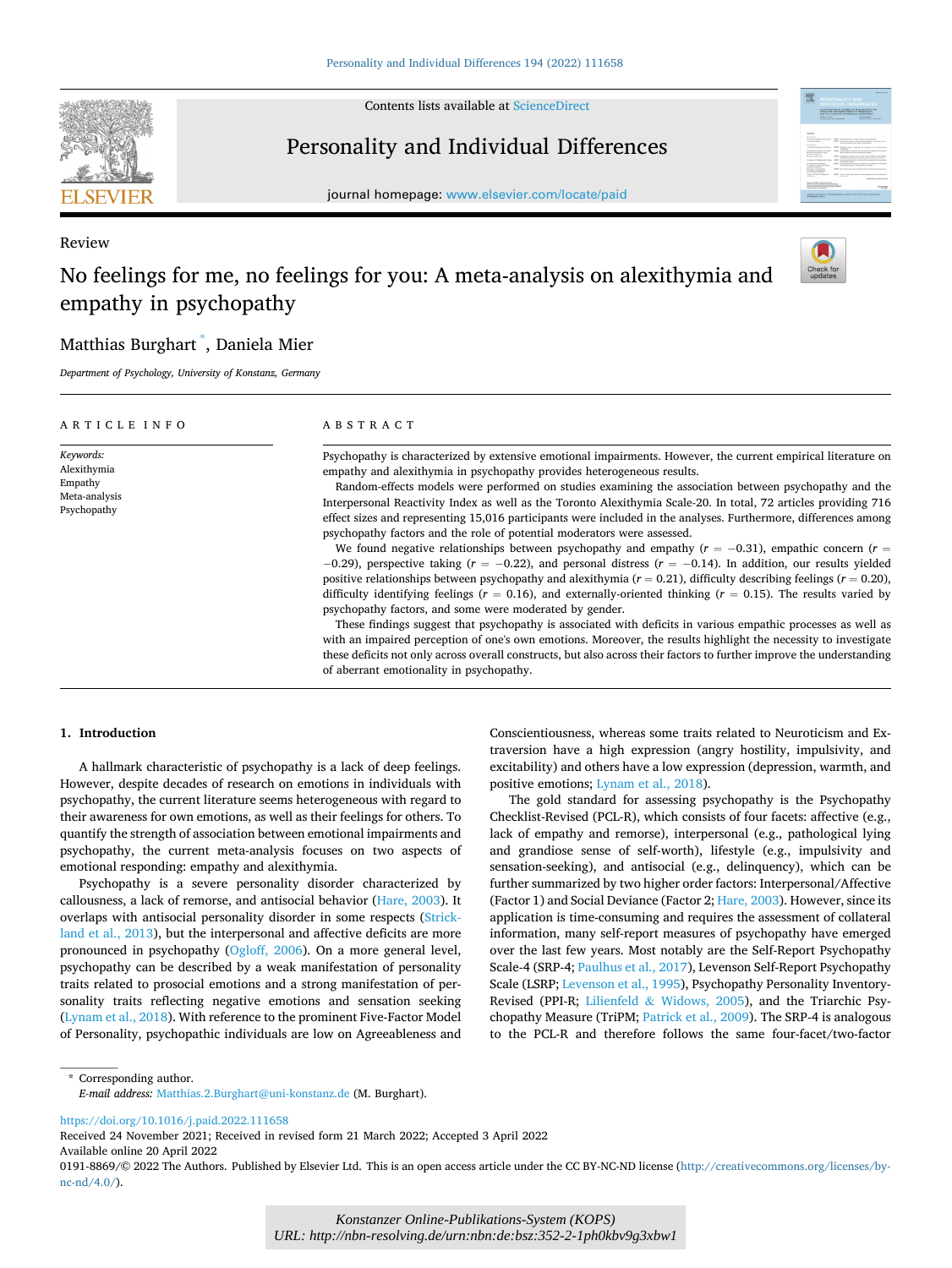structure. The LSRP divides psychopathy into primary and secondary subtypes. While primary psychopathy refers to individuals with low anxiety as well as interpersonal and affective deficits, secondary psychopathy is associated with high anxiety, antisociality, and general behavior problems. In contrast, the PPI-R and the TriPM are both comprised of three factors [\(Sellbom et al., 2018](#page-9-0)). The PPI-R delineates psychopathy with three subdimensions: fearless dominance (e.g., fearlessness and stress-immunity), self-centered impulsivity (e.g., rebellious behavior and blame externalization), and coldheartedness (e.g., lack of empathy). The TriPM, reflects psychopathy through the factors of boldness (e.g., low anxiety and adventurousness), disinhibition (e.g., impulsivity and irresponsibility), and meanness (e.g., callousness and cruel behavior).

Since the earliest reports, which are also reflected in the content of the psychopathy factors, psychopathy has been associated with fundamental empathic deficiencies [\(Cleckley, 1988\)](#page-8-0). This lack of empathy is believed to facilitate criminal offending [\(van Langen et al., 2014\)](#page-10-0) and may partially explain the socially deviant behavior in psychopathy. However, empirical findings on the relationship between empathy and psychopathy are more heterogeneous than one might expect [\(Marsden](#page-9-0)  [et al., 2019\)](#page-9-0). One reason for this might be the diversity of empathy definitions.

Empathy is a multifaceted construct that encompasses various interrelated but conceptually distinct phenomena [\(Batson, 2009](#page-8-0)). The definitions of these phenomena vary widely across studies [\(Preston](#page-9-0) & [Hofelich, 2012\)](#page-9-0). Nevertheless, there is general agreement that empathy can be divided into two main facets: affective empathy and cognitive empathy (Zaki & [Ochsner, 2016\)](#page-10-0). Affective empathy describes what is by many intuitively understood as "empathy" – that is, feeling *with*  another person (German: *Mitgefühl*; Preston & [Hofelich, 2012\)](#page-9-0), and is closely related to compassion and sympathy. Although several studies reveal a lack of affective empathy in psychopathy, the magnitude of effect sizes vary extensively (cf. Sörman [et al., 2016](#page-9-0); van Dongen et al., [2018\)](#page-10-0). Importantly, affective empathy may also elicit a self-focused and aversive reaction to another's suffering – so-called personal distress ([Batson et al., 1987](#page-8-0)). This aversive reaction has repeatedly been associated with antisocial behavior (for a review, see [Eisenberg et al., 2010](#page-9-0)). The current evidence with regard to psychopathy, however, is heterogeneous and inconclusive. While some have argued that individuals with psychopathy are less prone to personal distress due to a general lack of affective empathy ([Blair, 2008](#page-8-0)), others have suggested the opposite in view of their antisocial tendencies (Díaz-Galván et al., 2015).

Similar discrepancies are found across studies that assessed cognitive empathy in psychopathy. Cognitive empathy refers to the ability to understand the emotional state of another person (Preston & [Hofelich,](#page-9-0)  [2012\)](#page-9-0). It requires a metacognitive process called mentalizing that enables us to represent our own and other's mental states, including feelings, desires, wishes, attitudes, and goals (Fonagy & [Target, 2006](#page-9-0); Luyten  $\&$  [Fonagy, 2015\)](#page-9-0). Many researchers have suggested that individuals with psychopathy do not display any deficits in mentalizing and therefore do not lack cognitive empathy ([Blair, 2005, 2008](#page-8-0); [Dolan](#page-9-0) & [Fullam, 2004; Hare, 1999\)](#page-9-0), which is corroborated by their pronounced charming and manipulative abilities [\(Hare, 1999](#page-9-0)). Yet, there are a substantial number of studies that report a negative association between psychopathy and cognitive empathy (see, for example, Brook & [Kosson,](#page-8-0)  [2013\)](#page-8-0). This contradiction may again be due to the generalization of in fact conceptually distinct empathy phenomena. Particularly noteworthy are studies that investigate Theory of Mind (ToM) in psychopathy as a measure of cognitive empathy. Even though ToM requires the observer to mentalize a person's state or situation, these states do not necessarily need to be emotional in nature (Preston & [Hofelich, 2012;](#page-9-0) [Quesque](#page-9-0) & [Rossetti, 2020](#page-9-0)). Thus, cognitive ToM tasks can be solved without understanding a protagonist's emotions and consequently, may lead to different results in psychopathy than other cognitive empathy tasks (Quesque & [Rossetti, 2020\)](#page-9-0). This was well illustrated in a study by [Dolan](#page-9-0)  [and Fullam \(2004\)](#page-9-0), who confronted offending individuals with and

without psychopathy with a faux pas task. They found that, compared to a matched control group, there were no differences in recognition and understanding of the faux pas situations, but impaired empathic understanding after the faux pas. This suggests that in psychopathy, the emotional aspects (e.g., understanding a person's feelings) rather than the cognitive aspects (e.g., understanding a person's goals) of mentalizing are impaired.

The inconclusive research findings on affective and cognitive empathy in psychopathy are only further exacerbated by the differences between trait empathy and state empathy. While trait empathy refers to a stable feature of personality, state empathy can fluctuate [\(Konrath](#page-9-0)  [et al., 2018](#page-9-0)). [Arbuckle and Shane \(2017\)](#page-8-0) demonstrated this in a sample of 22 parolees who were instructed to increase their empathic concern while viewing pictures of other individuals in pain. Compared to a noinstruction condition, participants showed increased neural activity in areas associated with affective empathy. The same was found when only parolees with high PCL-R ratings were considered. In light of these findings, it is evident that the differences between state and trait must be taken into account when assessing empathy in psychopathy.

Going beyond a lack of empathy, people with psychopathy are also characterized by shallow emotions and a "cold-blooded nature" [\(Hare,](#page-9-0)  [1996\)](#page-9-0). In particular a lack of feeling fear was shown in early psychophysiology studies [\(Patrick, 1994](#page-9-0); [Patrick et al., 1994](#page-9-0)), and later complemented by fMRI studies demonstrating low amygdala activation ([Birbaumer et al., 2005\)](#page-8-0). Reports ranging back to Hervey Cleckley highlight a lack of emotional awareness ([Cleckley, 1988](#page-8-0)). A clinical concept related to reduced emotional awareness and reduced emotionality is alexithymia [\(Taylor et al., 1991\)](#page-9-0). First described in the 1970s ([Sifneos, 1972\)](#page-9-0), alexithymia was initially used to explain psychosomatic symptoms but was later also linked to other mental disorders (see, for example, [Erkic et al., 2018\)](#page-9-0). It is characterized by the inability to identify and describe feelings, as well as by an externally oriented thinking style ([Bagby et al., 1994](#page-8-0)), which has been attributed to an impaired affect development in early childhood ([Taylor, 2000; Taylor](#page-9-0) & [Bagby, 2004](#page-9-0)). More recent research indicates that alexithymia is asso-ciated with deficits in both mentalizing and empathy ([Taylor](#page-9-0)  $\&$  Bagby, [2013\)](#page-9-0). For instance, [Moriguchi et al. \(2006\)](#page-9-0) found in an fMRI study lower activation in medial prefrontal cortices (a region related to mentalizing) and lower levels of perspective taking in alexithymic individuals, suggesting a link between impaired understanding of one's own and other's emotions. Further studies have linked alexithymia to aggression and emotion dysregulation (Jonason & [Krause, 2013](#page-9-0); [Sif](#page-9-0)[neos, 2000\)](#page-9-0). This has led to a growing body of literature also examining alexithymia in psychopathy. However, the current literature is heterogeneous which makes it difficult to quantify the true strength of relationship between the two constructs (cf. [Lander et al., 2012; Pham et al.,](#page-9-0)  [2010\)](#page-9-0).

## *1.1. The present meta-analysis*

In light of the inconclusive findings on empathy and alexithymia in individuals with psychopathy, we aimed at answering the following questions: (1) to what extent is psychopathy associated with impairments in trait empathy and its facets; (2) to what extent is psychopathy associated with alexithymia and its facets; (3) do these associations differ among the distinct psychopathy factors; and (4) are these associations influenced by moderators? To allow a clear definition of the empathy and alexithymia facets, the meta-analysis was restricted to the prominent self-report measures Interpersonal Reactivity Index (IRI; [Davis, 1983\)](#page-8-0) and Toronto Alexithymia Scale-20 (TAS-20; [Bagby et al.,](#page-8-0)  [1994\)](#page-8-0). The IRI is a self-report measure with four distinct subscales: Empathic concern, perspective taking, personal distress, and fantasy. Empathic concern resembles most closely affective empathy and measures the tendency of feeling compassion or concern for a suffering individual. Perspective taking measures aspects of cognitive empathy, namely the tendency to take over the perspective of another person.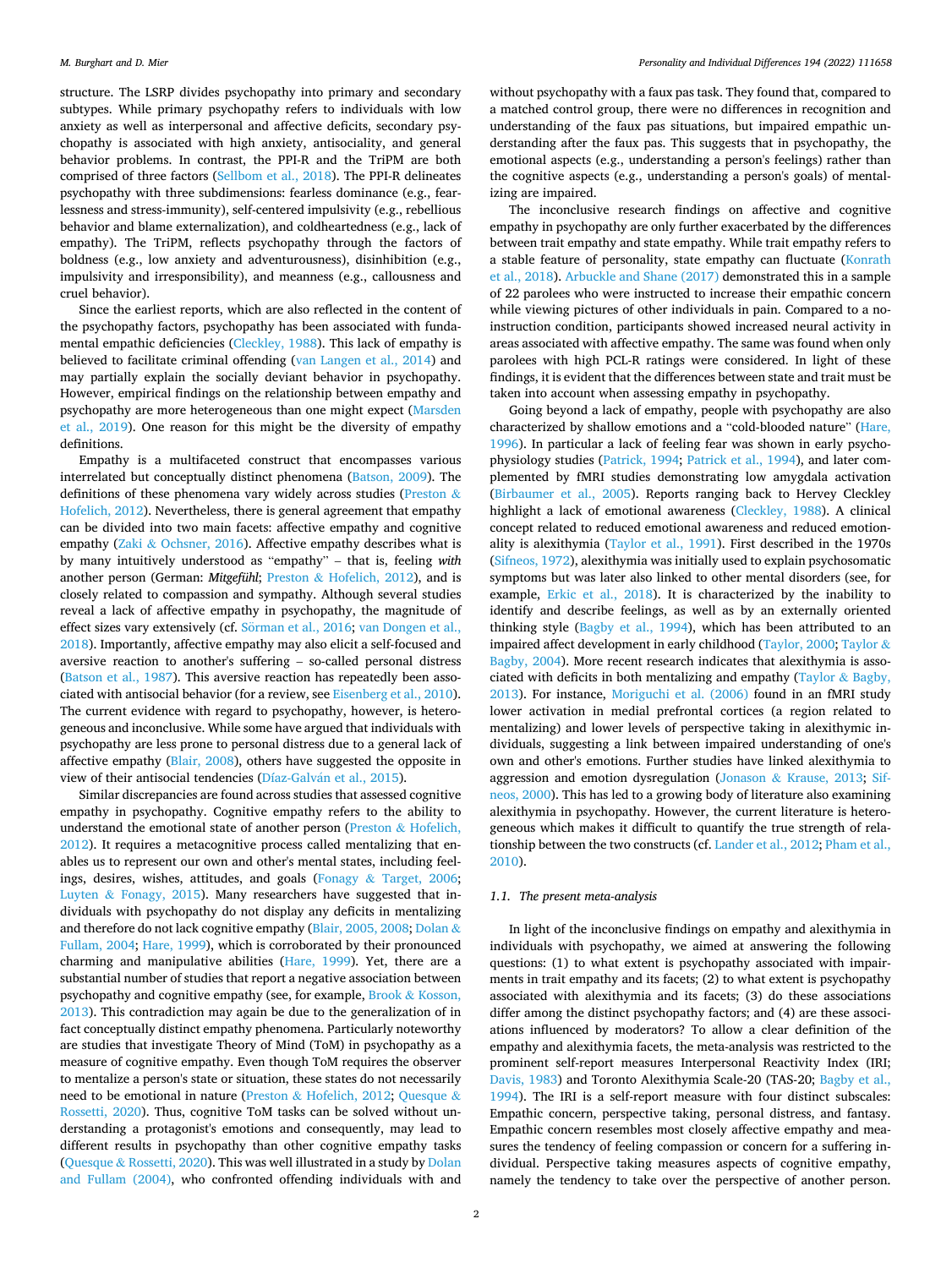Personal distress describes the tendency to experience a self-focused and aversive reaction as a result of seeing others suffering. The fantasy scale assesses the ability to relate with fictional characters in books and movies ([Davis, 1983](#page-8-0)). Similar to the IRI, the TAS-20 is a self-report measure that encompasses three subscales: Difficulty identifying feelings (DIF), difficulty describing feelings (DDF), and externally-oriented thinking (i.e., the tendency to not think about internal emotional states; EOT; [Bagby et al., 1994](#page-8-0)). Although limiting our results to the IRI and the TAS-20 restricts their generalizability, the inclusion of several different empathy and alexithymia measures could potentially conflate distinct phenomena, thereby introducing heterogeneity to the meta-analytical model. While our approach avoids this, it is important to note that as a consequence, when presenting our results on the multidimensional constructs of empathy and alexithymia, we can only make assumptions regarding these constructs as measured by the IRI and the TAS-20. This is also a distinction to a similar meta-analysis by [Campos et al. \(2022\)](#page-8-0)  who are more general in their definition of empathy, including state and trait empathy measures. In addition, they do not investigate other types of emotional processing, such as personal distress and alexithymia, but instead focus on differences in empathy between psychopathy and antisocial personality disorder.

## **2. Materials & methods**

## *2.1. Protocol and statistical software*

This meta-analysis was pre-registered on PROSPERO under the following ID: CRD42020188380. The raw data and supplementary materials are available at<https://osf.io/rwn2v/>. For all analyses, the latest version of R 4.0.3 ([R Core Team, 2020\)](#page-9-0) was used. Effect sizes and all meta-analytical models were calculated with the metafor package ([Viechtbauer, 2010\)](#page-10-0).

## *2.2. Literature search and study selection strategy*

#### *2.2.1. Literature search*

Relevant articles were searched on May 28, 2020 and November 18, 2020 in three electronic databases (PsycInfo, PubMED, Web of Science) with the keywords: (*empathy* OR *empathic* OR *affective empathy* OR *cognitive empathy* OR *emotion contagion* OR *theory of mind* OR *affective metalizing* OR *compassion* OR *perspective taking* OR *emotional empathy* OR *empathic accuracy* OR *personal distress* OR *emotional distress* OR *interpersonal reactivity index* OR *alexithymia* OR *alexithymic* OR *TAS-20* OR *toronto alexithymia scale*) AND (*psychopathy* OR *psychopathic* OR *pcl* OR *antisocial* OR *dissocial*). In addition, Google Scholar and reference lists of related publications were searched manually.

## *2.2.2. Eligibility criteria*

To be included in this meta-analysis, studies had to meet three criteria. First, studies needed to assess the association between the IRI and psychopathy and/or TAS-20 and psychopathy. Both interview and self-report measures of psychopathy were considered eligible. Second, the examined samples had to be over the age of 18, irrespective of the population they were drawn from (i.e., clinical, correctional, community). Third, articles had to report sufficient statistical data for the calculation of effect sizes. Both peer-reviewed articles and grey literature (i.e., dissertations and book chapters) were included, whereas single case studies and manuscripts that did not provide primary data were excluded.

## *2.2.3. Study selection and data extraction*

In accordance with the PRISMA guidelines ([Moher et al., 2009](#page-9-0)), the study selection was conducted by two independent reviewers (MB and a student research assistant). Titles and abstracts of all identified studies were screened for eligibility first, followed by a second stage where the full texts were assessed. At each stage, a consensus between the two

reviewers had to be achieved for a study to be included. Any conflicts that arose were resolved by DM. After study selection, data was extracted from all included articles by MB and additionally reviewed by a student research assistant. Missing information was requested from the corresponding author of an article.

## *2.3. Meta-analytical strategy*

## *2.3.1. Effect size*

The Pearson product-moment correlation was chosen as effect size index. Where possible, the coefficients were taken directly from zeroorder correlation matrices. However, in six cases the correlation had to be converted from standardized mean differences  $(k = 5)$ , or from beta coefficients of regression analyses  $(k = 1)$ . Effect sizes were extracted for the association between psychopathy and the IRI total score and TAS-20 total score, as well as for their subscales. If available, additional effect sizes were gathered for the individual factors of psychopathy. In the few cases  $(k = 13)$  where correlations were only given for psychopathy factors (i.e., without reporting an effect size for a psychopathy total score) or where multiple psychopathy measures were used in the same sample  $(k = 4)$ , a composite effect size was calculated ([Borenstein et al., 2011\)](#page-8-0). Furthermore, to avoid dependence among effect sizes, correlations that were reported in separate publications, but clearly originated from the same sample, were only included once (from the larger study). Independent samples from a single publication were treated as separate studies.

#### *2.3.2. Meta-analysis*

Since the effect sizes were expected to vary considerably across studies, random effects models were applied [\(Borenstein et al., 2011](#page-8-0)). The between study variance  $(\tau^2)$  was calculated with restricted maximum likelihood (REML) method and subsequently used to assign weights to each study by the inverse of the total variance. In addition to  $\tau^2$ ,  $I^2$  was examined to quantify the proportion of variance that is caused by true heterogeneity (i.e., not caused by sampling error). *I* 2 levels of 25%, 50% and 75% were considered indicative of low, moderate, and high degree of heterogeneity, respectively ([Higgins et al., 2003\)](#page-9-0).

Separate meta-analyses were performed for the IRI and its four subscales, as well as for the TAS-20 and its three subscales. Among the subset of studies that also reported effect sizes for the association between empathy/alexithymia and the individual factors of psychopathy, subgroup analyses were conducted to assess whether the pooled effects vary in size across psychopathy factors. That is, each factor was included as its own subgroup in the model and tested for between group differ**ences (H<sub>0</sub>:**  $r_{factor_1} = rfactor_2 = ... = rfactor_n$ **).** Given that most studies reported effect sizes 2 for more than one psychopathy factor, three-level random effects models were used, where *τ* is broken down into the heterogeneity within samples  $(\sigma_2^2)$  and the heterogeneity between samples ( $\sigma_1^2$ ; [Cheung, 2014](#page-8-0)).

#### *2.3.3. Additional analyses*

Whether the strength of association between empathy/alexithymia and psychopathy was influenced by potential moderators was tested with mixed-effect meta-regression models [\(van Houwelingen et al.,](#page-10-0)  [2002\)](#page-10-0). Categorical moderators (sample type: community vs. clinical/ correctional; publication type: journal article vs. grey literature) were included as dummy variables, whereas the proportion of women in a sample was included as a continuous variable (ranging from 0 to 100%). Since the average proportion of women as well as the used psychopathy measure (PCL vs. other) differed significantly between community and correctional/clinical samples (with more women and fewer PCL measures in community samples), covariates were added to each mixedeffect meta-regression model to avoid possible confounding effects.

In addition, the robustness of our results and the presence of publication bias were assessed using various methods. These are described in detail in in the supplementary materials.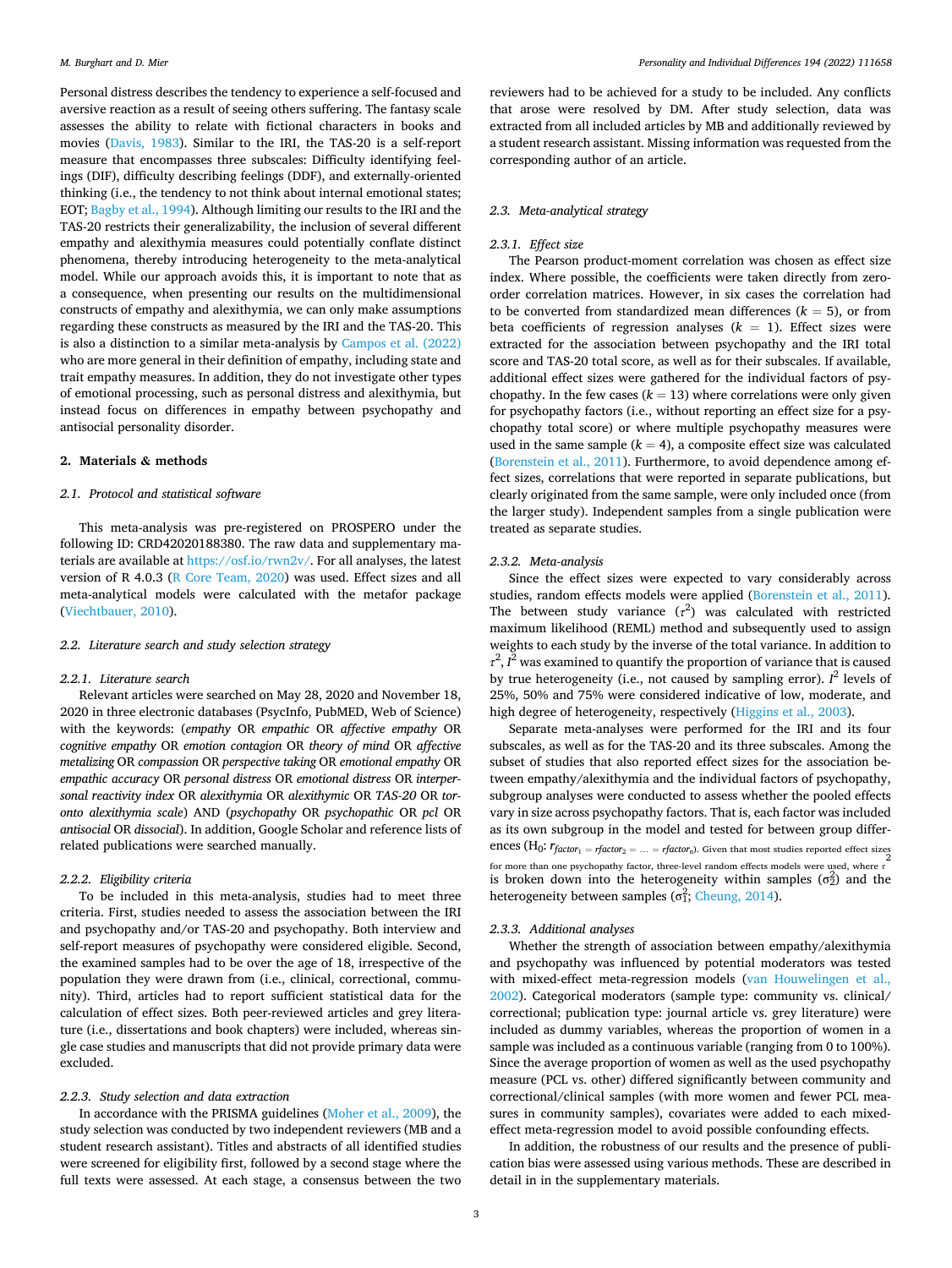#### <span id="page-3-0"></span>**3. Results**

## *3.1. Study selection and characteristics*

The systematic literature search yielded 2122 publications. After the study selection procedure, 72 articles with 87 independent samples were included in this meta-analysis ( $Fig. 1$ ). In fifty-seven samples the association between empathy and psychopathy was examined, in 22 the association between alexithymia and psychopathy, and in eight samples both. A total of 716 effect sizes were analyzed, based on 15,016 participants (range = 12 to 863, mean = 172) from 19 different countries. Articles were mostly published in peer reviewed journals  $(k = 61)$  between 1994 and 2020. Sixty-six samples originated from the general population, 17 were drawn from correctional populations and four from clinical populations. The average proportion of women across all samples was 43%. Table S1 in the supplementary materials provides a detailed description of all included articles.

#### *3.2. Main analyses*

Significant negative pooled correlations were found for the IRI total score, as well as for the subscales empathic concern, perspective taking, and personal distress. For the TAS-20 total score and its three subscales (i.e., DIF, DDF, EOT) significant positive pooled correlations were

#### **Table 1**

Results of random effects models assessing the association between empathy and psychopathy and alexithymia and psychopathy.

| Outcome           | k  | r          | $SE_r$ | 95% CI <sub>r</sub> | $I^2$ (in %) |
|-------------------|----|------------|--------|---------------------|--------------|
| <b>IRI:</b> total | 25 | $-0.31***$ | 0.04   | $[-0.39, -0.23]$    | 88.70        |
| EC.               | 55 | $-0.29***$ | 0.03   | $[-0.35, -0.22]$    | 92.46        |
| PT                | 52 | $-0.22***$ | 0.03   | $[-0.27, -0.17]$    | 85.89        |
| P <sub>D</sub>    | 40 | $-0.14***$ | 0.03   | $[-0.21, -0.08]$    | 86.13        |
| FS                | 38 | $-0.04$    | 0.03   | $[-0.10, 0.02]$     | 81.01        |
| TAS-20: total     | 24 | $0.21***$  | 0.05   | [0.12, 0.30]        | 89.94        |
| DIE               | 20 | $0.20***$  | 0.03   | [0.14, 0.26]        | 61.81        |
| DDF               | 20 | $0.16***$  | 0.04   | [0.09, 0.23]        | 73.09        |
| <b>EOT</b>        | 18 | $0.15**$   | 0.06   | [0.04, 0.27]        | 90.57        |

Note.  $k =$  number of effect sizes;  $r =$  pooled correlation;  $SE =$  standard error; CI = confidence interval;  $I^2$  = proportion of true heterogeneity; IRI = Interpersonal Reactivity Index;  $EC =$  empathic concern;  $PT =$  perspective taking;  $PD =$  personal distress;  $FS =$  fantasy scale; TAS-20 = Toronto Alexithymia Scale; DIF = difficulty identifying feelings;  $DDF =$  difficulty describing feelings;  $EOT =$ externally-oriented thinking. \*\*\* *<sup>p</sup><sup>&</sup>lt;* 0.001. \*\* *<sup>p</sup><sup>&</sup>lt;* 0.01.



**Fig. 1.** PRISMA flow diagram of the study selection process.

*Note*. Wrong outcome: empathy/alexithymia or psychopathy were not examined (e.g., when a study focused on emotion recognition in antisocial personality disorder); Association of interest not assessed: Empathy or alexithymia were assessed, but not with the IRI or TAS-20, respectively; Wrong population: sample included children or adolescents; No data reported: Effect sizes were not reported, could not be estimated from the provided data, or authors did not respond to our request to provide further information; Wrong type of publication: Single case studies, review articles, or conference papers; Overlapping samples: Duplicates (e.g., published first as a dissertation and then as a journal article).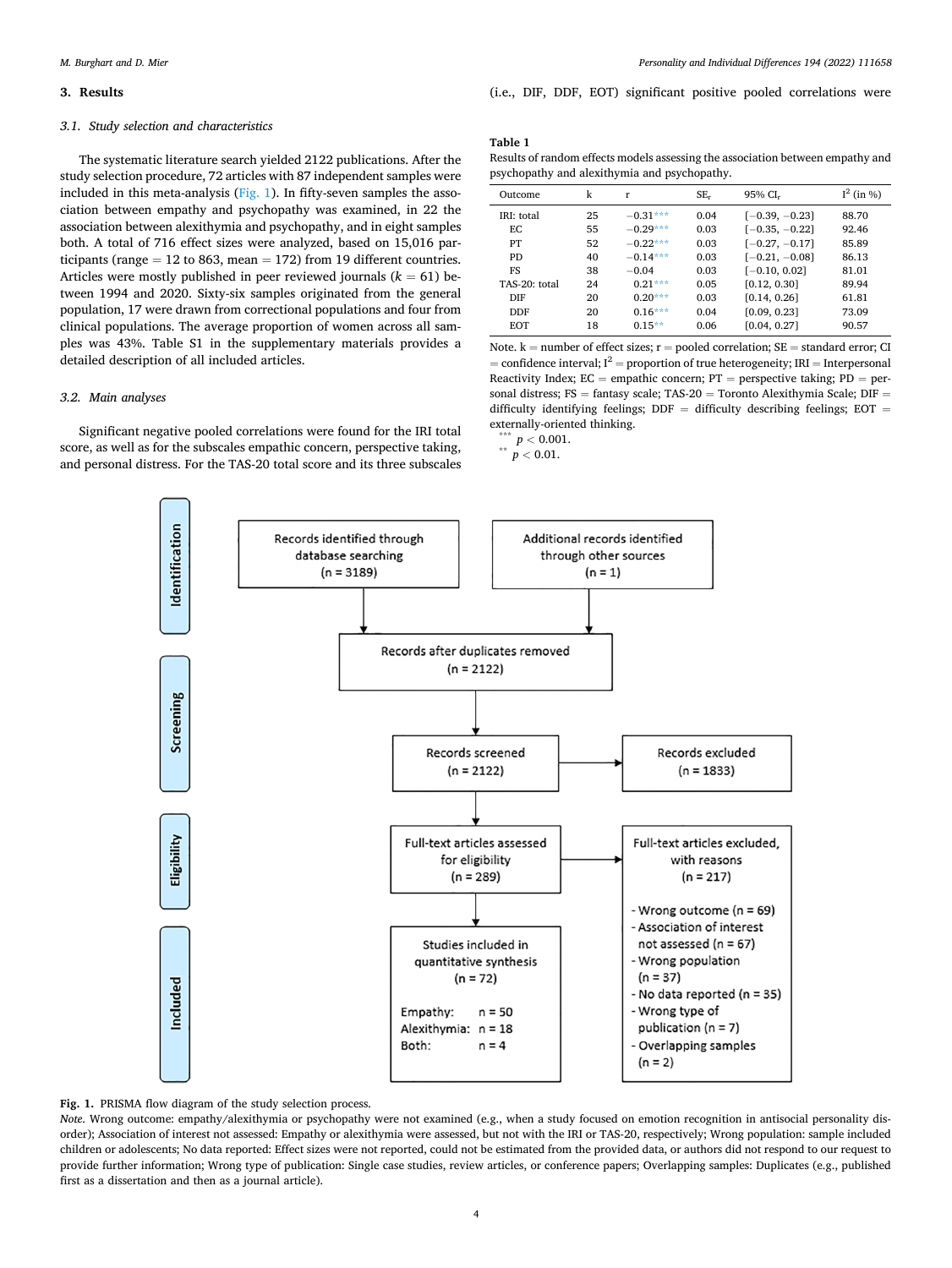revealed. Heterogeneity across effect sizes was generally high. The findings are summarized in [Table 1](#page-3-0). Additional forest plots can be found in the supplementary materials (Figs. S1–S9).

#### *3.3. Moderator analyses*

Type of publication did not have an influence on the relationship between empathy/alexithymia and psychopathy, nor did sample type when controlling for gender and psychopathy measure (i.e., PCL vs. other). Gender moderated the association between alexithymia (including total score, DDF, and EOT) and psychopathy, with the relationship being significantly stronger in samples with more women. The moderation by gender remained significant after controlling for sample type (Table 2).

## *3.4. Analyses of psychopathy factors*

Between-group differences across psychopathy factors were examined for four distinct measures: (1) LSRP; (2) PCL (including PCL-R and PCL-SV); (3) PPI (including PPI, PPI-R, and PPI-SF); and (4) TriPM. The results for empathy and alexithymia are presented in [Tables 3 and 4](#page-5-0), respectively.

For the LSRP, significant differences were found between primary and secondary psychopathy for the IRI total score, empathic concern, and fantasy. In all these cases, primary psychopathy yielded stronger negative pooled correlations than secondary psychopathy. For TAS-20 total score, DIF, and DDF, pooled effect sizes were significantly larger for secondary than for primary psychopathy.

Regarding the PCL, differences between factor 1 and factor 2 were only found for DDF, with a larger pooled effect size for factor 2. All other fitted models did not indicate significant variation between the two factors.

The subgroup analyses for the PPI produced significant results for every empathy outcome, with coldheartedness yielding the largest pooled (negative) effect size (except for PD). Moreover, self-centered impulsivity correlated positively with personal distress and fantasy, as did fearless dominance with perspective taking. Given the lack of data, subgroup analyses assessing the three factors of the PPI were not performed for alexithymia.

Pooled effect sizes for boldness, disinhibition, and meanness of the TriPM varied significantly in size among the IRI and its subscales. The strongest negative correlations were found between meanness and IRI total score, empathic concern, perspective taking, and fantasy. For personal distress, however, the largest negative effect size was calculated for boldness, while disinhibition produced a significant positive correlation. Differences among factors of the TriPM could not be examined for alexithymia due to a paucity of data.

#### **Table 2**

Results of mixed effect multiple meta-regression models assessing proportion of women as a moderator (controlling for sample type).

| Outcome       | $\beta_{\text{women}}$ (SE) | <b>Q</b> between | $Q_{within}$ | $R^2$ (in %) |
|---------------|-----------------------------|------------------|--------------|--------------|
| TAS-20: total | $0.36*(0.15)$               | $11.35**$        | $109.97***$  | 34.74        |
| DIE           | 0.16(0.10)                  | 3.71             | $36.38**$    | 17.76        |
| <b>DDF</b>    | $0.22*(0.10)$               | 5.48             | $43.54***$   | 33.19        |
| <b>EOT</b>    | $0.39*(0.18)$               | $6.75*$          | $84.13***$   | 29.54        |

Note.  $β_{women} = unstandardized regression coefficient for the proportion of$ women in a sample (controlled for sample type);  $Q_{between} =$  test of moderators;  $Q_{within}$  = test for residual heterogeneity;  $R^2$  = amount of heterogeneity accounted for by moderators;  $TAS-20 = Tor$ onto Alexithymia Scale;  $DIF = dif$ ficulty identifying feelings;  $DDF =$  difficulty describing feelings;  $EOT =$  externally-oriented thinking. \*\*\* *<sup>p</sup><sup>&</sup>lt;* 0.001. \*\* *<sup>p</sup><sup>&</sup>lt;* 0.01. \* *<sup>p</sup><sup>&</sup>lt;* 0.05.

## *3.5. Robustness analyses and publication bias*

All results are robust against influential cases. Additionally, there was no evidence of publication bias. These results are reported in detail in the supplementary materials.

#### **4. Discussion**

In the current meta-analysis, the strength of association between empathic deficits as well as alexithymia and psychopathy was derived by summarizing more than 700 effect sizes originating from research over the last 30 years. We found strong support for a relationship between psychopathy and empathy deficits as well alexithymia.

#### *4.1. Empathy*

Empathy in general, as well as the empathy facets, except for fantasy, yielded significant negative associations with psychopathy, suggesting both affective and cognitive empathy impairments in psychopathy.

The most pronounced empathic deficit in psychopathy was found to be a reduced capacity to feel empathic concern for others, which is in accordance with the results of [Campos et al.'s \(2022\)](#page-8-0) meta-analysis. This finding is not surprising given that a lack of affective empathy is seen fundamental to psychopathy [\(Cleckley, 1988](#page-8-0); [Vitacco et al., 2019](#page-10-0)). However, the etiological basis for this is still debated (for a review, see [Nentjes et al., 2022](#page-9-0)). One hypothesis that has gained increasing attention in recent years postulates that deficits in affective empathy are motivational in nature rather than inherent (Arbuckle & [Shane, 2017](#page-8-0); Shane  $&$  [Groat, 2018\)](#page-9-0). That is, while empathy appears to be a spontaneous and automatic process in healthy individuals [\(McAuliffe et al.,](#page-9-0)  [2020\)](#page-9-0), it requires conscious cognitive control in psychopathic individuals [\(Meffert et al., 2013\)](#page-9-0). This may be due to an exaggerated attentional bottleneck that limits the simultaneous processing of multiple attentional stimuli [\(Baskin-Sommers](#page-8-0) & Brazil, 2022). As a result, psychopathic individuals might focus only on goal-relevant information while ignoring other, goal-irrelevant cues (e.g., feeling with a victim). This in turn implies that affective empathy is not inherently absent in psychopathy, but is often not relevant to achieving an intrinsic goal. It is quite conceivable that these motivational and attentional aspects also explain differences in state-trait empathy among psychopathic individuals, insofar as paradigms that make state empathy goal-relevant may not yield affective empathy impairments. However, this has yet to be investigated.

Our findings regarding perspective taking are in agreement with studies reporting cognitive empathy impairments in psychopathy ([Campos et al., 2022;](#page-8-0) Dolan & [Fullam, 2004](#page-9-0); [Lockwood et al., 2013](#page-9-0)). Yet, it has been argued that the ability to take the perspective of another person is essential for their profound manipulative and deceitful behavior ([Hare, 1999\)](#page-9-0). One explanation for these inconsistencies is methodological differences. While we only included studies that assessed cognitive empathy with the IRI – a self-rating measure – ToM is usually examined with an experimental paradigm ([Quesque](#page-9-0) & Rossetti, [2020\)](#page-9-0). It is possible that individuals high on psychopathy perform objectively well on ToM paradigms, but simultaneously report reduced perspective taking in self-rating measures. This is again related to the differences between state and trait, with ToM paradigms generally assessing state empathy and the IRI assessing trait empathy. In addition, Batson and colleagues pointed out that there are two separate forms of perspective taking, namely imagine-other and imagine-self [\(Batson](#page-8-0)  [et al., 1997\)](#page-8-0). An fMRI study with 121 incarcerated men supports that differentiation. Participants were asked to take either an imagine-self or an imagine-other perspective while observing individuals in painful and non-painful situations. Participants with psychopathy activated less brain regions than controls, only during the imagine-other task [\(Decety,](#page-9-0)  [Chen, et al., 2013](#page-9-0)). Similar results were found by [Shamay-Tsoory et al.](#page-9-0)  [\(2010\)](#page-9-0) who divided ToM into an affective (i.e., inferring about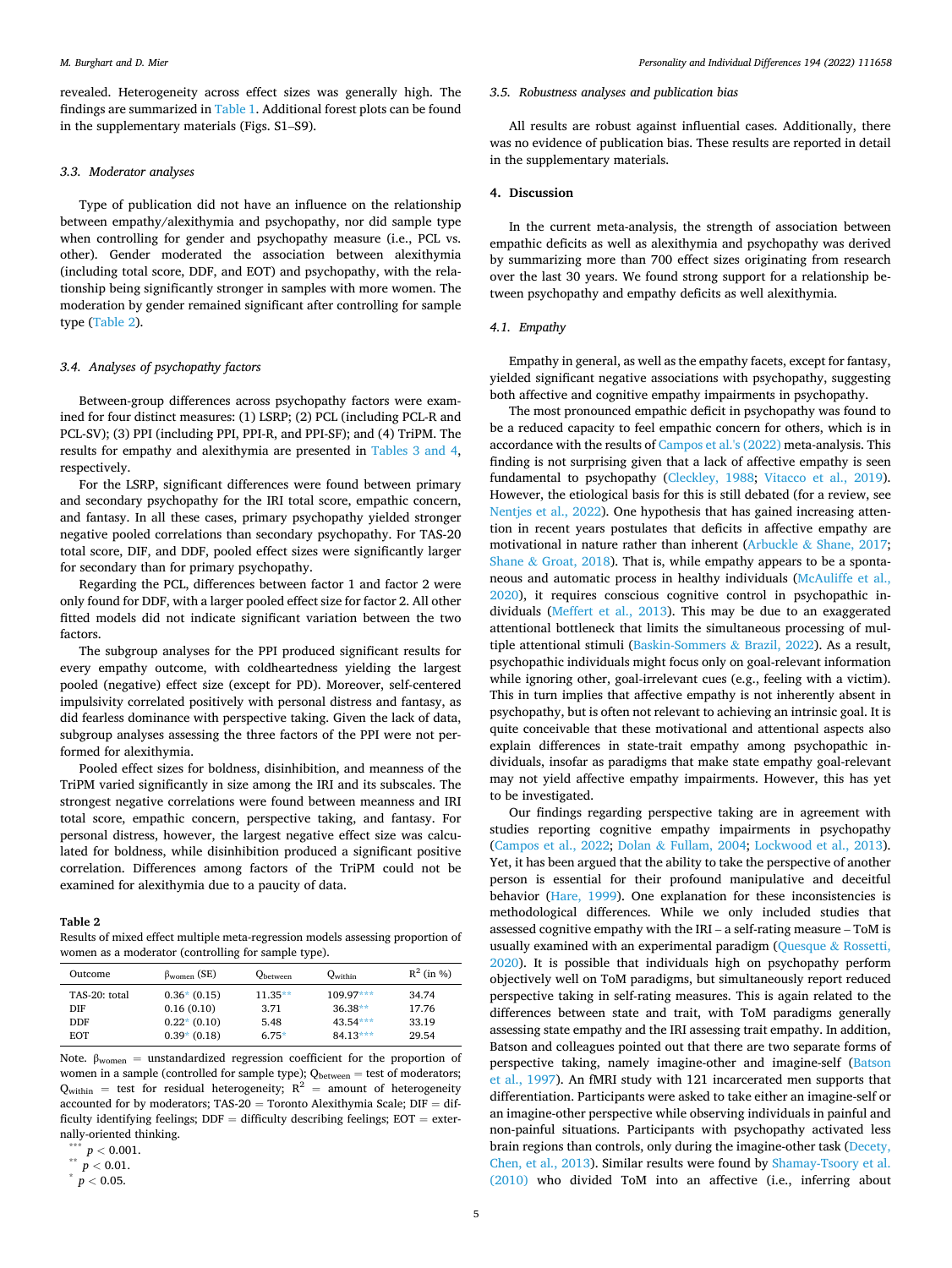## <span id="page-5-0"></span>*M. Burghart and D. Mier*

## **Table 3**

Results of three-level random effects models assessing differences across psychopathy factors by subscales of the Interpersonal Reactivity Index (IRI).

| ncsuits of time-never random encers models assessing unferences across psychopathy ractors by subseales of the micripersonal neactrivity muck (mu).<br>Psychopathy factors | $\bf k$                  | r                       | $SE_r$         | 95% CI <sub>r</sub>                | Qbetween    | Qwithin     | $\sigma_1^2$ | $\sigma_2^2$             |
|----------------------------------------------------------------------------------------------------------------------------------------------------------------------------|--------------------------|-------------------------|----------------|------------------------------------|-------------|-------------|--------------|--------------------------|
|                                                                                                                                                                            |                          |                         |                |                                    |             |             |              |                          |
| IRI: total<br><b>LSRP</b>                                                                                                                                                  |                          |                         |                |                                    | $31.41***$  | $85.16***$  | 0.0016       | 0.0125                   |
| Primary                                                                                                                                                                    | 5                        | $-0.44***$              | 0.06           | $[-0.56, -0.32]$                   |             |             |              |                          |
|                                                                                                                                                                            |                          |                         |                |                                    |             |             |              |                          |
| Secondary<br>PCL                                                                                                                                                           | 5                        | $-0.20**$               | 0.06           | $[-0.32, -0.08]$                   |             |             |              |                          |
| Factor 1                                                                                                                                                                   | $\overline{\phantom{a}}$ | $\qquad \qquad -$       | -              |                                    |             |             |              |                          |
| Factor 2                                                                                                                                                                   | $\overline{\phantom{0}}$ | $\overline{a}$          | $\overline{a}$ |                                    |             |             |              |                          |
|                                                                                                                                                                            |                          |                         |                |                                    |             |             |              |                          |
| PPI                                                                                                                                                                        | $\overline{7}$           | $-0.11$                 |                |                                    | $71.29***$  | $116.26***$ | 0.0046       | 0.0366                   |
| Fearless dominance<br>Self-centered impulsivity                                                                                                                            | 7                        | $-0.08$                 | 0.08<br>0.08   | $[-0.27, 0.04]$<br>$[-0.24, 0.07]$ |             |             |              |                          |
| Coldheartedness                                                                                                                                                            | 7                        | $-0.54***$              | 0.07           | $[-0.68, -0.39]$                   |             |             |              |                          |
| TriPM                                                                                                                                                                      |                          |                         |                |                                    | $10.47**$   | $39.74***$  | 0.0096       | 0.0026                   |
|                                                                                                                                                                            | 5                        | $-0.45***$              | 0.06           | $[-0.57, -0.33]$                   |             |             |              |                          |
| Meanness<br><b>Boldness</b>                                                                                                                                                | 5                        | $-0.29***$              | 0.06           | $[-0.42, -0.16]$                   |             |             |              |                          |
| Disinhibition                                                                                                                                                              | 5                        | $-0.19**$               | 0.07           | $[-0.32, -0.06]$                   |             |             |              |                          |
|                                                                                                                                                                            |                          |                         |                |                                    |             |             |              |                          |
|                                                                                                                                                                            |                          |                         |                |                                    |             |             |              |                          |
| EC                                                                                                                                                                         |                          |                         |                |                                    |             |             |              |                          |
| LSRP                                                                                                                                                                       |                          |                         |                |                                    | $130.00***$ | 76.40***    | 0.0000       | 0.0073                   |
| Primary                                                                                                                                                                    | 13                       | $-0.49***$              | 0.03           | $[-0.55, -0.43]$                   |             |             |              |                          |
| Secondary                                                                                                                                                                  | 10                       | $-0.23***$              | 0.03           | $[-0.29, -0.17]$                   |             |             |              |                          |
| PCL                                                                                                                                                                        |                          |                         |                |                                    | 0.19        | $27.48***$  | 0.0015       | 0.0790                   |
| Factor 1                                                                                                                                                                   | 6                        | $-0.02$                 | 0.14           | $[-0.29, 0.26]$                    |             |             |              |                          |
| Factor 2                                                                                                                                                                   | 6                        | 0.02                    | 0.14           | $[-0.25, 0.29]$                    |             |             |              |                          |
| PPI                                                                                                                                                                        |                          |                         |                |                                    | $50.53***$  | $165.79***$ | 0.0142       | 0.0364                   |
| Fearless dominance                                                                                                                                                         | 10                       | 0.03                    | 0.08           | $[-0.12, 0.18]$                    |             |             |              |                          |
| Self-centered impulsivity                                                                                                                                                  | 10                       | $-0.11$                 | 0.08           | $[-0.26, 0.04]$                    |             |             |              |                          |
| Coldheartedness                                                                                                                                                            | 8                        | $-0.51***$              | 0.08           | $[-0.67, -0.36]$                   |             |             |              |                          |
| TriPM                                                                                                                                                                      |                          |                         |                |                                    | 77.98***    | 36.75**     | 0.0059       | 0.0001                   |
| Meanness                                                                                                                                                                   | 6                        | $-0.62***$              | 0.04           | $[-0.70, -0.54]$                   |             |             |              |                          |
| <b>Boldness</b>                                                                                                                                                            | 6                        | $-0.14**$               | 0.05           | $[-0.23, -0.04]$                   |             |             |              |                          |
| Disinhibition                                                                                                                                                              | 6                        | $-0.17***$              | 0.05           | $[-0.26, -0.07]$                   |             |             |              |                          |
|                                                                                                                                                                            |                          |                         |                |                                    |             |             |              |                          |
| PT                                                                                                                                                                         |                          |                         |                |                                    |             |             |              |                          |
| LSRP                                                                                                                                                                       |                          |                         |                |                                    | 0.77        | 12.89       | 0.0000       | 0.0002                   |
| Primary                                                                                                                                                                    | 10                       | $-0.34***$              | 0.02           | $[-0.37, -0.31]$                   |             |             |              |                          |
| Secondary                                                                                                                                                                  | 9                        | $-0.32***$              | 0.02           | $[-0.36, -0.28]$                   |             |             |              |                          |
| PCL                                                                                                                                                                        |                          |                         |                |                                    | 0.74        | 44.08***    | 0.0000       | 0.0808                   |
| Factor 1                                                                                                                                                                   | $\overline{7}$           | $-0.02$                 | 0.12           | $[-0.26, 0.23]$                    |             |             |              |                          |
| Factor 2                                                                                                                                                                   | $\overline{7}$           | $-0.08$                 | 0.13           | $[-0.33, 0.17]$                    |             |             |              |                          |
| PPI                                                                                                                                                                        |                          |                         |                |                                    | 23.06***    | $120.92***$ | 0.0169       | 0.0000                   |
| Fearless dominance                                                                                                                                                         | 10                       | $0.10*$                 | 0.05           | [0.00, 0.21]                       |             |             |              |                          |
| Self-centered impulsivity                                                                                                                                                  | 11                       | $-0.19***$              | 0.05           | $[-0.29, -0.10]$                   |             |             |              |                          |
| Coldheartedness                                                                                                                                                            | 10                       | $-0.21***$              | 0.05           | $[-0.31, -0.11]$                   |             |             |              |                          |
| TriPM                                                                                                                                                                      |                          |                         |                |                                    | 77.66***    | 17.98       | 0.0014       | 0.0000                   |
| Meanness                                                                                                                                                                   | 6                        | $-0.47***$              | 0.03           | $[-0.53, -0.40]$                   |             |             |              |                          |
| <b>Boldness</b>                                                                                                                                                            | 6                        | $-0.04$                 | 0.04           | $[-0.11, 0.04]$                    |             |             |              |                          |
| Disinhibition                                                                                                                                                              | 6                        | $-0.30***$              | 0.03           | $[-0.37, -0.23]$                   |             |             |              |                          |
|                                                                                                                                                                            |                          |                         |                |                                    |             |             |              |                          |
|                                                                                                                                                                            |                          |                         |                |                                    |             |             |              |                          |
| PD<br><b>LSRP</b>                                                                                                                                                          |                          |                         |                |                                    | 1.35        | 105.86***   | 0.0291       | 0.0000                   |
| Primary                                                                                                                                                                    | 6                        | $-0.05$                 | 0.08           | $[-0.20, 0.11]$                    |             |             |              |                          |
| Secondary                                                                                                                                                                  | $\sqrt{5}$               | 0.09                    | 0.08           | $[-0.08, 0.25]$                    |             |             |              |                          |
| PCL                                                                                                                                                                        |                          |                         |                |                                    |             | 7.98        | 0.0000       | 0.0034                   |
| Factor 1                                                                                                                                                                   | 6                        | $-0.12$                 | 0.07           | $[-0.27, 0.02]$                    | 1.26        |             |              |                          |
| Factor 2                                                                                                                                                                   | 6                        | $-0.02$                 | 0.08           | $[-0.17, 0.13]$                    |             |             |              |                          |
| PPI                                                                                                                                                                        |                          |                         |                |                                    | 29.07***    | 95.75***    | 0.0294       | 0.0173                   |
| Fearless dominance                                                                                                                                                         | $\sqrt{7}$               | $-0.34***$              | 0.09           | $[-0.52, -0.16]$                   |             |             |              |                          |
| Self-centered impulsivity                                                                                                                                                  | $\overline{7}$           | $0.20*$                 | 0.09           | [0.01, 0.38]                       |             |             |              |                          |
| Coldheartedness                                                                                                                                                            | 6                        | $-0.32***$              | 0.10           | $[-0.51, -0.13]$                   |             |             |              |                          |
| TriPM                                                                                                                                                                      |                          |                         |                |                                    | 196.46***   | 14.45       | 0.0000       | 0.0026                   |
|                                                                                                                                                                            | $\mathbf 5$              |                         |                |                                    |             |             |              |                          |
| Meanness<br><b>Boldness</b>                                                                                                                                                |                          | $-0.12**$<br>$-0.54***$ | 0.05           | $[-0.22, -0.03]$                   |             |             |              |                          |
|                                                                                                                                                                            | $\,$ 5 $\,$              |                         | 0.04           | $[-0.61, -0.46]$                   |             |             |              |                          |
| Disinhibition                                                                                                                                                              | 5                        | $0.09*$                 | 0.05           | [0.01, 0.19]                       |             |             |              |                          |
|                                                                                                                                                                            |                          |                         |                |                                    |             |             |              |                          |
| FS                                                                                                                                                                         |                          |                         |                |                                    |             |             |              |                          |
| LSRP                                                                                                                                                                       |                          |                         |                |                                    | $14.33***$  | 11.16       | 0.0000       | 0.0030                   |
| Primary                                                                                                                                                                    | 5                        | $-0.09*$                | 0.03           | $[-0.16, -0.02]$                   |             |             |              |                          |
| Secondary                                                                                                                                                                  | $\overline{4}$           | 0.04                    | 0.04           | $[-0.03, 0.12]$                    |             |             |              |                          |
| PCL                                                                                                                                                                        |                          |                         |                |                                    | 0.42        | $19.30*$    | 0.0123       | 0.0291                   |
| Factor 1                                                                                                                                                                   | 6                        | $-0.10$                 | 0.12           | $[-0.32, 0.13]$                    |             |             |              |                          |
| Factor 2                                                                                                                                                                   | 6                        | $-0.02$                 | 0.12           | $[-0.25, 0.21]$                    |             |             |              |                          |
| PPI                                                                                                                                                                        |                          |                         |                |                                    | $26.05***$  | 37.69***    | 0.0115       | 0.0133                   |
|                                                                                                                                                                            |                          |                         |                |                                    |             |             |              | (continued on next page) |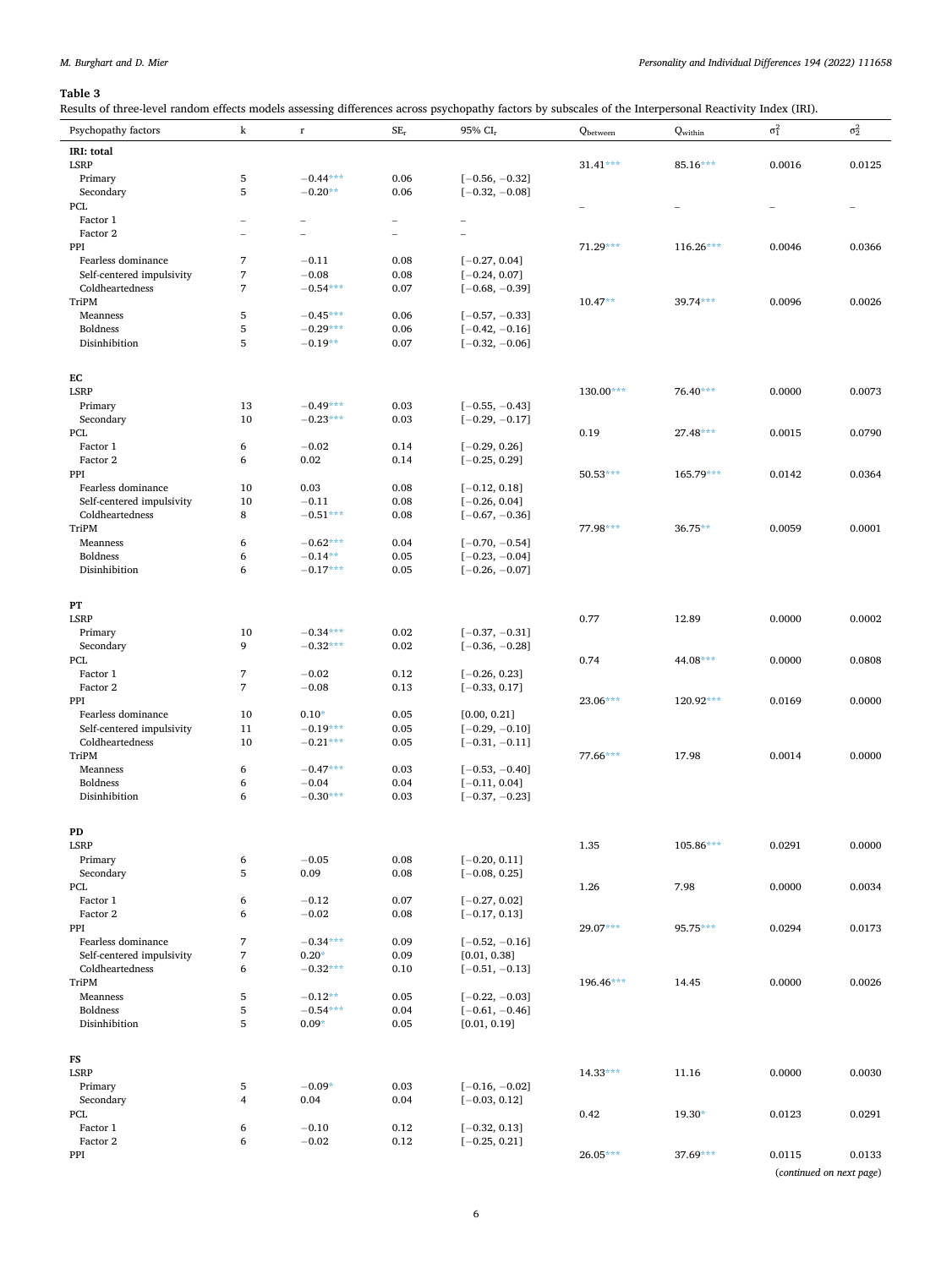#### <span id="page-6-0"></span>**Table 3** (*continued* )

| .                         |   |            |        |                     |            |              |        |              |
|---------------------------|---|------------|--------|---------------------|------------|--------------|--------|--------------|
| Psychopathy factors       | ĸ |            | $SE_r$ | 95% CI <sub>r</sub> | Qbetween   | $Q_{within}$ | σf     | $\sigma_2^2$ |
| Fearless dominance        | 6 | 0.01       | 0.08   | $[-0.16, 0.17]$     |            |              |        |              |
| Self-centered impulsivity | ь | $0.27***$  | 0.08   | [0.11, 0.43]        |            |              |        |              |
| Coldheartedness           | 5 | $-0.26**$  | 0.09   | $[-0.44, -0.09]$    |            |              |        |              |
| TriPM                     |   |            |        |                     | $26.40***$ | 18.32        | 0.0009 | 0.0066       |
| Meanness                  |   | $-0.28***$ | 0.06   | $[-0.39, -0.17]$    |            |              |        |              |
| <b>Boldness</b>           | 5 | $-0.18**$  | 0.06   | $[-0.29, -0.07]$    |            |              |        |              |
| Disinhibition             | 5 | 0.02       | 0.06   | $[-0.10, 0.13]$     |            |              |        |              |
|                           |   |            |        |                     |            |              |        |              |

Note.  $k =$  number of effect sizes;  $r =$  pooled correlation; SE = standard error; CI = confidence interval; Q<sub>between</sub> = heterogeneity accounted for by subgroups; Q<sub>within</sub> = residual heterogeneity in effect size;  $\sigma_1^2=$  between-study heterogeneity;  $\sigma_2^2=$  between-effect-size-within-study heterogeneity; LSRP = Levenson Self-Report Psychopathy Scale; PCL = Psychopathy Checklist; PPI = Psychopathy Personality Inventory; TriPM = Triarchic Psychopathy Measure; EC = empathic concern; PT = perspective taking; PD <sup>=</sup> personal distress; FS <sup>=</sup> fantasy scale. \*\*\* <sup>p</sup>*<sup>&</sup>lt;* 0.001. \*\* <sup>p</sup>*<sup>&</sup>lt;* 0.01. \* <sup>p</sup>*<sup>&</sup>lt;* 0.05.

**Table 4** 

| Results of three-level random effects models assessing differences across psychopathy factors by subscales of the Toronto Alexithymia Scale (TAS-20). |  |  |  |  |
|-------------------------------------------------------------------------------------------------------------------------------------------------------|--|--|--|--|
|-------------------------------------------------------------------------------------------------------------------------------------------------------|--|--|--|--|

| Psychopathy factors | k                       | $\mathbf r$ | $SE_{\rm r}$ | 95% CI <sub>r</sub> | Qbetween   | $Q_{within}$ | $\sigma_1^2$ | $\sigma_2^2$ |
|---------------------|-------------------------|-------------|--------------|---------------------|------------|--------------|--------------|--------------|
| TAS-20: total       |                         |             |              |                     |            |              |              |              |
| <b>LSRP</b>         |                         |             |              |                     | $10.38**$  | $27.37*$     | 0.0031       | 0.0014       |
| Primary             | 8                       | $0.28***$   | 0.04         | [0.21, 0.35]        |            |              |              |              |
| Secondary           | 8                       | $0.43***$   | 0.03         | [0.36, 0.49]        |            |              |              |              |
| PCL                 |                         |             |              |                     | 2.24       | $68.12***$   | 0.0045       | 0.0986       |
| Factor 1            | 6                       | $-0.01$     | 0.14         | $[-0.29, 0.26]$     |            |              |              |              |
| Factor 2            | 6                       | 0.11        | 0.14         | $[-0.17, 0.39]$     |            |              |              |              |
| DIF                 |                         |             |              |                     |            |              |              |              |
| <b>LSRP</b>         |                         |             |              |                     | $11.05***$ | 7.73         | 0.0004       | 0.0000       |
| Primary             | 4                       | $0.21***$   | 0.03         | [0.14, 0.28]        |            |              |              |              |
| Secondary           | $\overline{\mathbf{4}}$ | $0.37***$   | 0.03         | [0.30, 0.43]        |            |              |              |              |
| PCL                 |                         |             |              |                     | 1.63       | $32.22***$   | 0.0000       | 0.0584       |
| Factor 1            | 6                       | 0.03        | 0.12         | $[-0.20, 0.26]$     |            |              |              |              |
| Factor 2            | 6                       | 0.14        | 0.12         | $[-0.09, 0.36]$     |            |              |              |              |
| $\mathbf{DDF}$      |                         |             |              |                     |            |              |              |              |
| <b>LSRP</b>         |                         |             |              |                     | $5.50*$    | $26.39***$   | 0.0024       | 0.0092       |
| Primary             | 4                       | $0.13*$     | 0.06         | [0.01, 0.26]        |            |              |              |              |
| Secondary           | $\overline{4}$          | $0.27***$   | 0.06         | [0.15, 0.39]        |            |              |              |              |
| PCL                 |                         |             |              |                     | $4.36*$    | $23.45**$    | 0.0000       | 0.0336       |
| Factor 1            | 6                       | 0.02        | 0.10         | $[-0.17, 0.21]$     |            |              |              |              |
| Factor 2            | 6                       | $0.20*$     | 0.10         | [0.01, 0.39]        |            |              |              |              |
| <b>EOT</b>          |                         |             |              |                     |            |              |              |              |
| <b>LSRP</b>         |                         |             |              |                     | 3.61       | 26.94***     | 0.0008       | 0.0126       |
| Primary             | 4                       | $0.32***$   | 0.07         | [0.19, 0.45]        |            |              |              |              |
| Secondary           | $\overline{4}$          | $0.22***$   | 0.07         | [0.09, 0.35]        |            |              |              |              |
| PCL                 |                         |             |              |                     | 0.00       | 43.33***     | 0.0000       | 0.1370       |
| Factor 1            | 4                       | 0.06        | 0.20         | $[-0.33, 0.46]$     |            |              |              |              |
| Factor 2            | 4                       | 0.07        | 0.20         | $[-0.32, 0.46]$     |            |              |              |              |

Note.  $k =$  number of effect sizes;  $r =$  pooled correlation;  $SE =$  standard error;  $CI =$  confidence interval;  $Q_{between} =$  heterogeneity accounted for by subgroups;  $Q_{within} =$ residual heterogeneity in effect size;  $\sigma_1^2=$  between-study heterogeneity;  $\sigma_2^2=$  between-effect-size-within-study heterogeneity; LSRP = Levenson Self-Report Psychopathy Scale; PCL = Psychopathy Checklist; PPI = Psychopathy Personality Inventory; TriPM = Triarchic Psychopathy Measure; DIF = difficulty identifying feelings; DDF <sup>=</sup> difficulty describing feelings; EOT <sup>=</sup> externally-oriented thinking. \*\*\* <sup>p</sup>*<sup>&</sup>lt;* 0.001. \*\* <sup>p</sup>*<sup>&</sup>lt;* 0.01. \* <sup>p</sup>*<sup>&</sup>lt;* 0.05.

emotions) and a cognitive (i.e., inferring about beliefs) component. Their findings, like those of [Dolan and Fullam \(2004\),](#page-9-0) indicate that psychopathy is linked to deficits in mentalizing others' affective states, but not their cognitive states. Considering the negative association between perspective taking and psychopathy found in this meta-analysis and the above discussed research findings, the selectivity of empathic impairments in psychopathy – particularly concerning cognitive empathy – becomes evident.

The absence of a significant correlation between fantasy and psychopathy may suggest that individuals with psychopathy can readily relate with fictional characters in books and movies. However, this result must be interpreted with caution. Because although many scholars combine perspective taking and fantasy to a measure of cognitive empathy (Chrysikou & [Thompson, 2016](#page-8-0)), the importance of the fantasy subscale in empathy is unclear ([Davis, 1983\)](#page-8-0) and has been criticized in the past (Nomura & [Akai, 2012\)](#page-9-0). Future research may investigate the specific role of fantasy in psychopathy and other disorders characterized by empathy impairments.

The negative association between personal distress and psychopathy is of particular interest given that the result is in contrast to suggestions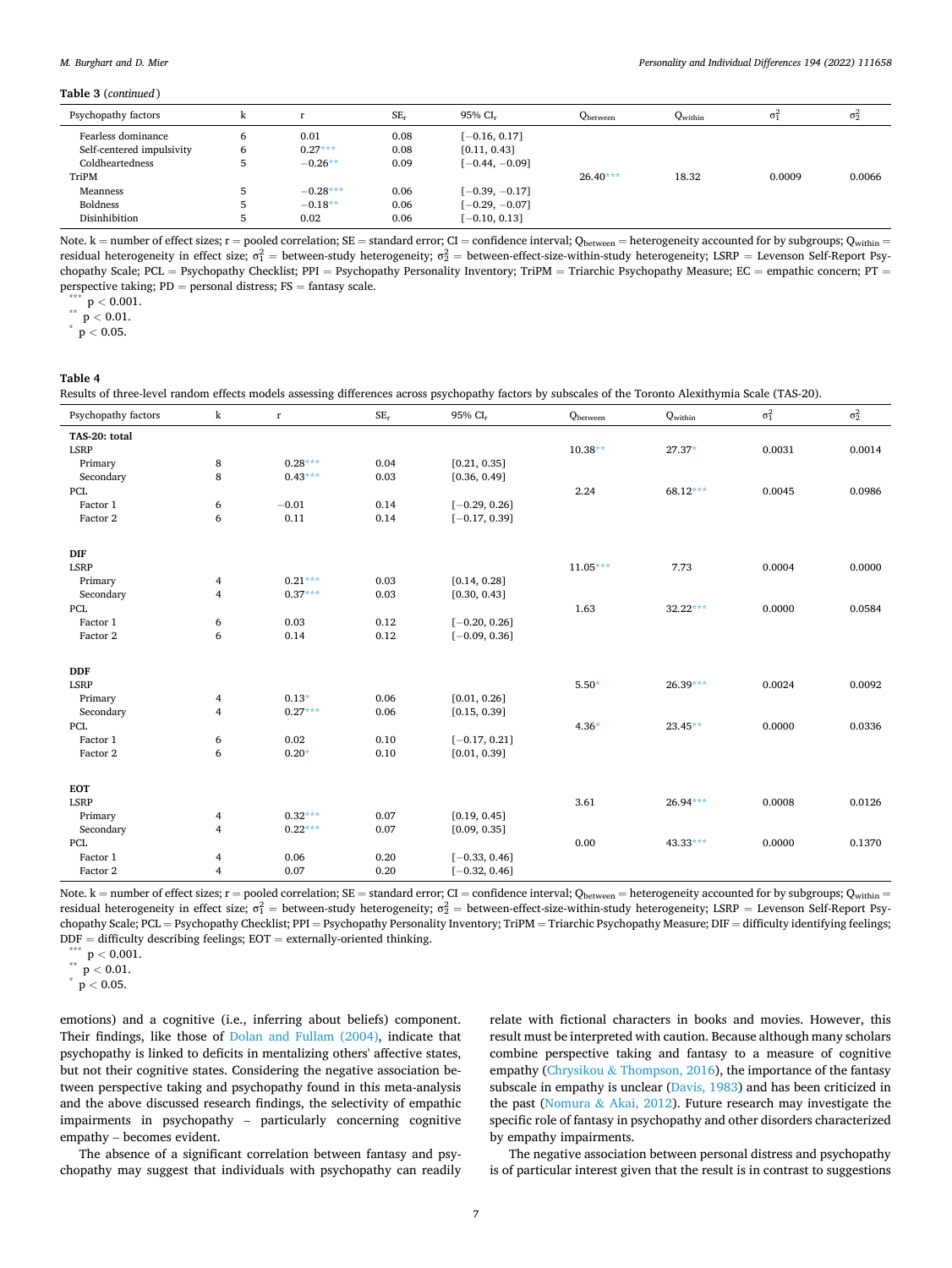of elevated levels of personal distress in antisocial personality disorder (Díaz-Galván et al., 2015), but in line with generally low emotionality in psychopathy [\(Hare, 2003\)](#page-9-0). [Blair et al. \(1997\)](#page-8-0) found reduced electrodermal responses to distress cues, but not to threatening or neutral images in psychopathy. Similarly, fMRI studies suggest that psychopathy is related to less brain activation in areas that are associated with empathic responses in general [\(Decety, Skelly, et al., 2013](#page-9-0); [Mier et al., 2014](#page-9-0)), and distress in particular [\(Birbaumer et al., 2005](#page-8-0)). In agreement with these psychophysiological and fMRI-studies, the findings of our meta-analysis indicate a reduced distress response in reaction to the suffering of others in psychopathy.

## *4.2. Alexithymia*

Consistent with the result on lower personal distress and the reduced emotional responsiveness in psychopathy reported by previous studies ([Birbaumer et al., 2005;](#page-8-0) [Decety, Skelly, et al., 2013; Mier et al., 2014\)](#page-9-0), a positive association between psychopathy and alexithymia was revealed. These findings indicate that individuals with psychopathy struggle to identify and describe their own emotional states and tend to an externally-oriented thinking style. The importance of this relationship is underlined by studies that suggest a role of alexithymia in antisocial behavior. For instance, [Velotti et al. \(2016\)](#page-10-0) found in a community sample a direct effect between alexithymia and aggression, with a partial mediation by impulsivity and emotion dysregulation. Similarly, [Garofalo et al. \(2021\)](#page-9-0) showed that the relationship between psychopathy and aggression is mediated by emotion dysregulation. The emotion regulation deficits were in turn attributed to the impaired understanding of one's own emotions. These findings give raise to the assumption that alexithymia plays a causal function in the impulsive and aggressive behavior often displayed by psychopaths. Furthermore, it has been argued that the inability to interpret own affective states may interfere with the experience of empathy (Bird & [Viding, 2014;](#page-8-0) Valdespino et al., [2017\)](#page-10-0). Even though this hypothesis was not directly examined in our meta-analysis, because only few studies investigated both empathy and alexithymia in psychopathy, the identified deficits imply that future treatment programs with psychopathic individuals should not only focus on empathy, but also try to reduce alexithymia.

The relationship between alexithymia and psychopathy was significantly moderated by gender suggesting a stronger association in women than men. A meta-analysis by [Levant et al. \(2009\)](#page-9-0) indicated that men tend to report higher levels of alexithymia than women regardless of psychopathy. This may lead to a restriction of range which has been shown to diminish correlation coefficients (Bland & [Altman, 2011](#page-8-0)). An alternative explanation would be that women and men with the same latent level of psychopathy, express certain psychopathic traits differently. This assumption is supported by studies showing that despite similar levels of psychopathy, women are characterized by more emotional dysregulation, and manipulative and sexualized behavior than men (Forouzan & [Nicholls, 2015;](#page-9-0) Kreis & [Cooke, 2011](#page-9-0)).

It is important to point out that if controlled for sample type, gender no longer moderated the relationship between DIF and psychopathy. However, given the large standard error, it is unclear whether the analysis failed to reach significance due to an absence of gender differences or because of a lack of power. Future studies should assess gender differences with regard to psychopathy across the three subscales of the TAS-20 more thoroughly.

#### *4.3. Psychopathy factors*

A subset of studies allowed for the analysis of differences in effect sizes among psychopathy factors. Of particular interest are the significantly larger correlation coefficients for PPI-R-Coldheartedness and TriPM-Meanness concerning empathy in general, empathic concern, and perspective taking. This could be explained by the similarity of the two factors and their focus on emotional deficits [\(Sellbom et al., 2018](#page-9-0)).

Furthermore, while the general association between psychopathy and personal distress was negative, a positive association with PPI-R-Self-Centered Impulsivity and TriPM-Disinhibition occurred, emphasizing its role in impulsive behavior. This is consistent with the prevailing view that personal distress in response to another person's suffering is associated with the desire to alleviate one's own negative arousal, which may subsequently lead to impulsive behavior ([Eisenberg et al., 2010](#page-9-0)).

As hypothesized by [Lander et al. \(2012\),](#page-9-0) differences were also found between primary and secondary psychopathy, with alexithymia being more pronounced in the latter. The authors argue that secondary psychopathy is particularly characterized by emotional dysregulation which mediates the association between psychopathy and alexithymia. Moreover, except for DDF, no significant differences were found between the two PCL factors. One explanation for this may be insufficient power due to the limited number of studies that reported effect sizes for the two factors of the PCL. This is particularly true for alexithymia, as a clear trend of a stronger association with factor 2 than factor 1 was observed.

## *4.4. Limitations*

The non-negligible item-overlap between the IRI and the included psychopathy measures is an obvious limitation of this meta-analysis. The overlap could have inflated our results, so that the true association between psychopathy and empathy may be smaller. However, several aspects of our own analyses and results from other studies indicate that our findings cannot be explained by item-overlap alone. First, items concerning PT and PD are less prevalent in psychopathy inventories, but still significantly correlate with psychopathy. Second, moderate associations were also found for psychopathy factors (e.g., boldness and disinhibition) that do not exhibit clear item-overlap with the IRI. Third, studies using behavioral measures of empathy (i.e., no item-overlap) yield the same negative association between affective empathy and psychopathy ([Foell et al., 2018;](#page-9-0) [Oliver et al., 2016](#page-9-0)). Nevertheless, future studies that quantify the extent of item-overlap are needed to allow psychopathy and empathy to be assessed while controlling for the shared variance between their measures.

Somewhat related, we only included studies that used the IRI or TAS-20 to assess empathy and alexithymia, respectively. Our aim was to reduce heterogeneity across studies. However, although the IRI and TAS-20 are the most widely used instruments in their field [\(Parker et al.,](#page-9-0)  [2003; Pulos et al., 2004\)](#page-9-0), this lowers the generalizability of the results. Since both instruments are self-report measures, our findings should not be generalized to actual socio-emotional abilities.

Lastly, our moderation analysis and assessment of differences across psychopathy factors were compromised by a small number of effect sizes. For instance, correctional and clinical samples had to be combined. Also, for psychopathy factors, only few studies reported data beyond a psychopathy total score (ranging from 4 to 13 studies). Metaanalytical models on a small number of effect sizes generally perform poorly ([Friede et al., 2017](#page-9-0)) which is why some of our results should be interpreted with caution.

## *4.5. Implications for future research*

The present findings have several implications for future research. We found a clear association between psychopathy and deficits in empathy and emotional awareness. Studies have repeatedly shown that such impairments are related to aggressive [\(Teten et al., 2008\)](#page-10-0) and impulsive behavior ([Velotti et al., 2016\)](#page-10-0) and may be linked to instrumental violence in psychopaths (Woodworth & [Porter, 2002\)](#page-10-0). Hence, it is necessary to investigate whether treatment programs specifically directed at empathy deficits and alexithymia have a positive influence on aggression and violence. Empathy training programs have been proven successful in community samples ([Teding van Berkhout](#page-10-0) & [Malouff, 2016\)](#page-10-0). Their impact on individuals with psychopathy,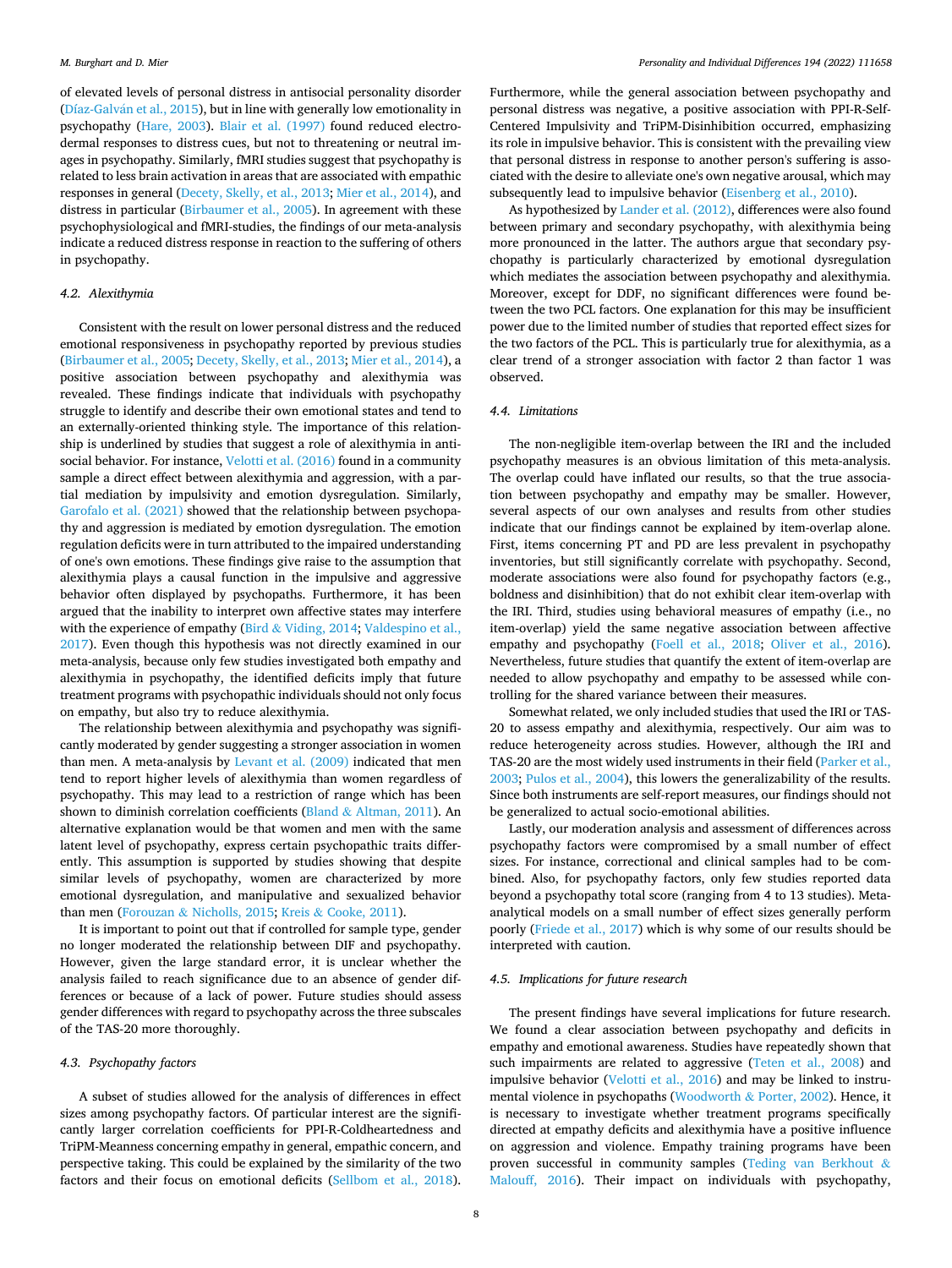<span id="page-8-0"></span>however, has not yet been investigated systematically. In a study by [Roche et al. \(2011\)](#page-9-0), psychopathy moderated the association between time in treatment and levels of empathy, such that individuals who sexually offended and exhibited more psychopathic traits did not change empathy ratings over time. While this result may appear sobering at first, it is important to note that the treatment program used in Roche et al.'s study was rather general with only a minor part dedicated to improve victim empathy. In order to evaluate whether empathy training is beneficial in psychopathy, future studies need to implement treatment programs that emphasize on empathy and all its facets. As for alexithymia, studies examining the effectiveness of emotional awareness programs specifically directed at individuals with psychopathy are lacking. Some promising results are reported by a pilot study with sex offending populations. Byrne et al. (2016) found significant improvements across all three TAS-20 subscales after only four treatment sessions. However, it is unclear how stable these results are over time and if individuals with psychopathy benefit from such a program the same way.

In view of theoretical models suggesting that alexithymia causally contributes to empathy deficits ([Valdespino et al., 2017](#page-10-0)), studies are needed that assess their interplay in psychopathy. A better understanding of the moderating or mediating effects would help to gain insight into the multitude of emotional deficiencies depicted by psychopaths and are vital to improve treatment. To our knowledge, to date, only [Jonason and Krause \(2013\)](#page-9-0) have addressed this question by testing a structural equation model including empathy, alexithymia, and the dark triad traits. Their results support the notion of empathy mediating the relationship between alexithymia and psychopathy. However, given that dark triad traits capture only a selection of psychopathy features ([Sellbom et al., 2018](#page-9-0)), studies with more extensive psychopathy measures are necessary.

Our results additionally emphasize the need for future studies to be precise about the operational definitions of empathy. Many scholars summarize distinct empathy facets into affective and cognitive empathy (Chrysikou & Thompson, 2016). While this may be unproblematic in most cases, it can cause contradicting research results. This becomes particularly evident if we consider the negative association between perspective taking and psychopathy found in this meta-analysis. Perspective taking is considered a form of cognitive empathy, but so is cognitive ToM which, however, does not appear to be impaired in individuals with psychopathy (Blair et al., 1996; [Richell et al., 2003](#page-9-0)). Similarly, future studies should report results for all psychopathy factors. The importance of this is highlighted by our findings indicating on one hand a negative association between personal distress and psychopathy in general, but on the other hand positive associations between personal distress and the psychopathy factors self-centered impulsivity (PPI-R) and disinhibition (TriPM).

#### *4.6. Conclusion*

Our findings show that psychopathy is associated with significant deficits across a broad spectrum of emotional processing. More specifically, this meta-analysis suggests that individuals with psychopathic traits exhibit impairments in both affective and cognitive empathy and experience reduced levels of personal distress in response to the suffering of another person. In addition to deficits in empathizing with others, we found that psychopathy is also associated with problems in processing one's own feelings, including difficulties in describing and interpreting one's own feelings as well as a tendency toward an externally-oriented thinking style. In conjunction with the differences in these results between psychopathy factors, we believe that this metaanalysis contributes to a better understanding of the specificity of emotional deficits in psychopathy and helps to clarify contradictory findings previously reported in this area of research.

## **Declaration of competing interest**

The authors declare no potential conflict of interest.

## *Acknowledgement*

We would like to thank our student research assistants Sarah Tholl and Leonard Schwob for their help in the study screening process.

## *Funding statement*

This research did not receive any specific grant from funding agencies in the public, commercial, or not-for-profit sectors.

#### **Appendix A. Supplementary materials**

Supplementary materials to this article can be found online at [htt](https://doi.org/10.1016/j.paid.2022.111658)  [ps://doi.org/10.1016/j.paid.2022.111658.](https://doi.org/10.1016/j.paid.2022.111658)

#### **References**

- [Arbuckle, N. L., & Shane, M. S. \(2017\). Up-regulation of neural indicators of empathic](http://refhub.elsevier.com/S0191-8869(22)00162-3/rf202204070807195358) [concern in an offender population.](http://refhub.elsevier.com/S0191-8869(22)00162-3/rf202204070807195358) *Social Neuroscience, 12*(4), 386–390. doi:10/ [gn9tj6.](http://refhub.elsevier.com/S0191-8869(22)00162-3/rf202204070807195358)
- [Bagby, R. M., Parker, J. D., & Taylor, G. J. \(1994\). The twenty-item Toronto Alexithymia](http://refhub.elsevier.com/S0191-8869(22)00162-3/rf202204070807263679)  Scale—[I. Item selection and cross-validation of the factor structure.](http://refhub.elsevier.com/S0191-8869(22)00162-3/rf202204070807263679) *Journal of [Psychosomatic Research, 38](http://refhub.elsevier.com/S0191-8869(22)00162-3/rf202204070807263679)*(1), 23–32. doi:10/dp959x.
- [Baskin-Sommers, A., & Brazil, I. A. \(2022\). The importance of an exaggerated attention](http://refhub.elsevier.com/S0191-8869(22)00162-3/rf202204070807370899)  [bottleneck for understanding psychopathy.](http://refhub.elsevier.com/S0191-8869(22)00162-3/rf202204070807370899) *Trends in Cognitive Sciences, 26*(4), 325–[336. doi:10/gpc9fb](http://refhub.elsevier.com/S0191-8869(22)00162-3/rf202204070807370899).
- Batson, C. D. (2009). These things called empathy: Eight related but distinct phenomena. In J. Decety, & W. Ickes (Eds.), *The social neuroscience of empathy* (pp. 3–16). The MIT Press. https://doi.org/10.7551/mitpress/9780262012973.003.000
- [Batson, C. D., Early, S., & Salvarani, G. \(1997\). Perspective taking: Imagining how](http://refhub.elsevier.com/S0191-8869(22)00162-3/rf202204070816524072)  [another feels versus imaging how you would feel.](http://refhub.elsevier.com/S0191-8869(22)00162-3/rf202204070816524072) *Personality and Social Psychology Bulletin, 23*(7), 751–[758. doi:10/c393mh.](http://refhub.elsevier.com/S0191-8869(22)00162-3/rf202204070816524072)
- [Batson, C. D., Fultz, J., & Schoenrade, P. A. \(1987\). Distress and empathy: Two](http://refhub.elsevier.com/S0191-8869(22)00162-3/rf202204070816578484) [qualitatively distinct vicarious emotions with different motivational consequences.](http://refhub.elsevier.com/S0191-8869(22)00162-3/rf202204070816578484) *[Journal of Personality, 55](http://refhub.elsevier.com/S0191-8869(22)00162-3/rf202204070816578484)*(1), 19–39. doi:10/cxzbxz.
- [Birbaumer, N., Veit, R., Lotze, M., Erb, M., Hermann, C., Grodd, W., & Flor, H. \(2005\).](http://refhub.elsevier.com/S0191-8869(22)00162-3/rf202204070808192195) [Deficient fear conditioning in psychopathy: A functional magnetic resonance](http://refhub.elsevier.com/S0191-8869(22)00162-3/rf202204070808192195) imaging study. *[Archives of General Psychiatry, 62](http://refhub.elsevier.com/S0191-8869(22)00162-3/rf202204070808192195)*(7), 799–805. doi:10/dz42dm.
- [Bird, G., & Viding, E. \(2014\). The self to other model of empathy: Providing a new](http://refhub.elsevier.com/S0191-8869(22)00162-3/rf202204070808373489) [framework for understanding empathy impairments in psychopathy, autism, and](http://refhub.elsevier.com/S0191-8869(22)00162-3/rf202204070808373489)  alexithymia. *Neuroscience & [Biobehavioral Reviews, 47](http://refhub.elsevier.com/S0191-8869(22)00162-3/rf202204070808373489)*, 520–532. doi:10/bsbq.
- [Blair, R. J. R. \(2005\). Applying a cognitive neuroscience perspective to the disorder of](http://refhub.elsevier.com/S0191-8869(22)00162-3/rf202204070808483644)  psychopathy. *[Development and Psychopathology, 17](http://refhub.elsevier.com/S0191-8869(22)00162-3/rf202204070808483644)*(3), 865–891. doi:10/fgwc5p.
- [Blair, R. J. R. \(2008\). Fine cuts of empathy and the amygdala: Dissociable deficits in](http://refhub.elsevier.com/S0191-8869(22)00162-3/rf202204070808372082)  psychopathy and autism. *[Quarterly Journal of Experimental Psychology, 61](http://refhub.elsevier.com/S0191-8869(22)00162-3/rf202204070808372082)*(1), 157–[170. doi:10/cgm5kg](http://refhub.elsevier.com/S0191-8869(22)00162-3/rf202204070808372082).
- [Blair, R. J. R., Lawrence, J., Fiona, C., & Margaret, S. \(1997\). The psychopathic](http://refhub.elsevier.com/S0191-8869(22)00162-3/rf202204070808380417) [individual: A lack of responsiveness to distress cues?](http://refhub.elsevier.com/S0191-8869(22)00162-3/rf202204070808380417) *Psychophysiology, 34*(2), 192–[198. doi:10/dkkqkc.](http://refhub.elsevier.com/S0191-8869(22)00162-3/rf202204070808380417)
- [Blair, R. J. R., Sellars, C., Strickland, I., Clark, F., Williams, A., Smith, M., & Jones, L.](http://refhub.elsevier.com/S0191-8869(22)00162-3/rf202204070808560636) [\(1996\). Theory of mind in the psychopath.](http://refhub.elsevier.com/S0191-8869(22)00162-3/rf202204070808560636) *The Journal of Forensic Psychiatry, 7*(1), 15–[25. doi:10/c4xzxr.](http://refhub.elsevier.com/S0191-8869(22)00162-3/rf202204070808560636)
- [Bland, J. M., & Altman, D. G. \(2011\). Correlation in restricted ranges of data.](http://refhub.elsevier.com/S0191-8869(22)00162-3/rf202204070809187109) *BMJ, 342*, [d556. doi:10/ddjvsz.](http://refhub.elsevier.com/S0191-8869(22)00162-3/rf202204070809187109)
- [Borenstein, M., Hedges, L. V., Higgins, J. P. T., & Rothstein, H. R. \(2011\).](http://refhub.elsevier.com/S0191-8869(22)00162-3/rf202204070820178457) *Introduction to meta-analysis*[. John Wiley](http://refhub.elsevier.com/S0191-8869(22)00162-3/rf202204070820178457) & Sons.
- [Brook, M., & Kosson, D. S. \(2013\). Impaired cognitive empathy in criminal psychopathy:](http://refhub.elsevier.com/S0191-8869(22)00162-3/rf202204070820193436)  [Evidence from a laboratory measure of empathic accuracy.](http://refhub.elsevier.com/S0191-8869(22)00162-3/rf202204070820193436) *Journal of Abnormal Psychology, 122*(1), 156–[166. doi:10/f4nsdr](http://refhub.elsevier.com/S0191-8869(22)00162-3/rf202204070820193436).
- [Byrne, G., Bogue, J., Egan, R., & Lonergan, E. \(2016\).](http://refhub.elsevier.com/S0191-8869(22)00162-3/rf202204070820204494) "Identifying and describing emotions"[: Measuring the effectiveness of a brief, alexithymia-specific, intervention](http://refhub.elsevier.com/S0191-8869(22)00162-3/rf202204070820204494)  [for a sex offender population.](http://refhub.elsevier.com/S0191-8869(22)00162-3/rf202204070820204494) *Sexual Abuse, 28*(7), 599–619. doi:10/f83pqv.
- Campos, C., Pasion, R., Azeredo, A. A. C., Ramião, E., Mazer, P., Macedo, I., & Barbosa, F. (2022). Refining the link between psychopathy, antisocial behavior, and empathy: A meta-analytical approach across different conceptual frameworks*. 94*, 102145. <https://doi.org/10.1016/j.cpr.2022.102145>
- [Cheung, M. W.-L. \(2014\). Modeling dependent effect sizes with three-level meta-](http://refhub.elsevier.com/S0191-8869(22)00162-3/rf202204070809448555)[analyses: A structural equation modeling approach.](http://refhub.elsevier.com/S0191-8869(22)00162-3/rf202204070809448555) *Psychological Methods, 19*(2), 211–[229. doi:10/gcz6v4](http://refhub.elsevier.com/S0191-8869(22)00162-3/rf202204070809448555).
- [Chrysikou, E. G., & Thompson, W. J. \(2016\). Assessing cognitive and affective empathy](http://refhub.elsevier.com/S0191-8869(22)00162-3/rf202204070809448203)  [through the interpersonal reactivity index: An argument against a two-factor model.](http://refhub.elsevier.com/S0191-8869(22)00162-3/rf202204070809448203)  *Assessment, 23*(6), 769–[777. doi:10/f9dhm6.](http://refhub.elsevier.com/S0191-8869(22)00162-3/rf202204070809448203)
- [Cleckley, H. M. \(1988\).](http://refhub.elsevier.com/S0191-8869(22)00162-3/rf202204070809542687) *The mask of sanity* (5th ed.). Mosby.
- [Davis, M. H. \(1983\). Measuring individual differences in empathy: Evidence for a](http://refhub.elsevier.com/S0191-8869(22)00162-3/rf202204070817056503)  multidimensional approach. *[Journal of Personality and Social Psychology, 44](http://refhub.elsevier.com/S0191-8869(22)00162-3/rf202204070817056503)*(1), 113–[126. doi:10/bzrqk5.](http://refhub.elsevier.com/S0191-8869(22)00162-3/rf202204070817056503)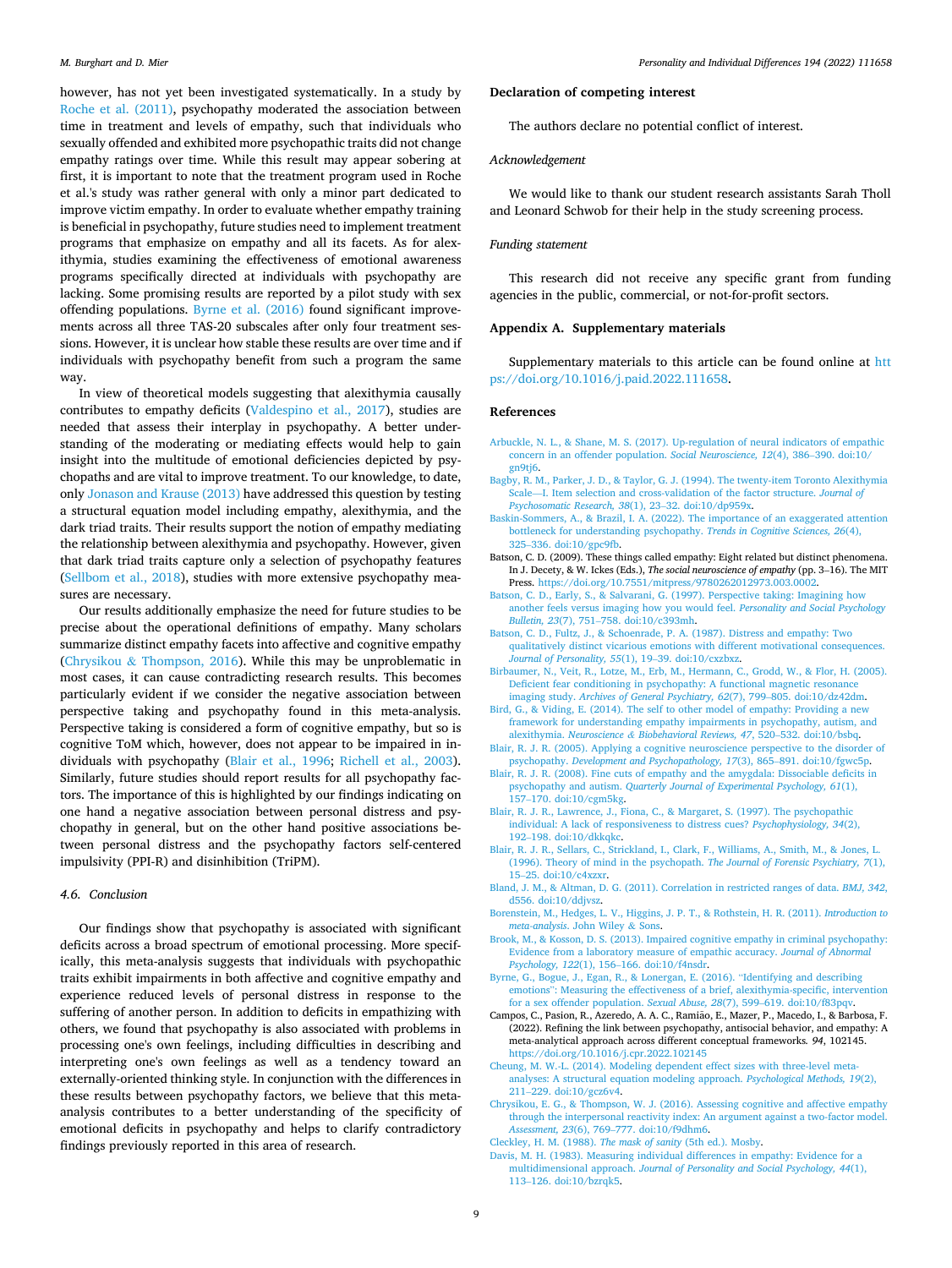#### <span id="page-9-0"></span>*M. Burghart and D. Mier*

[Decety, J., Chen, C., Harenski, C., & Kiehl, K. A. \(2013\). An fMRI study of affective](http://refhub.elsevier.com/S0191-8869(22)00162-3/rf202204070819537177)  [perspective taking in individuals with psychopathy: Imagining another in pain does](http://refhub.elsevier.com/S0191-8869(22)00162-3/rf202204070819537177)  not evoke empathy. *[Frontiers in Human Neuroscience, 7](http://refhub.elsevier.com/S0191-8869(22)00162-3/rf202204070819537177)*. doi:10/ggqg37.

[Decety, J., Skelly, L. R., & Kiehl, K. A. \(2013\). Brain response to empathy-eliciting](http://refhub.elsevier.com/S0191-8869(22)00162-3/rf202204070810174379) [scenarios involving pain in incarcerated individuals with psychopathy.](http://refhub.elsevier.com/S0191-8869(22)00162-3/rf202204070810174379) *JAMA Psychiatry, 70*(6), 638–[645. doi:10/gf3xnf](http://refhub.elsevier.com/S0191-8869(22)00162-3/rf202204070810174379).

- Díaz-Galván, K. X., Ostrosky-Shejet, F., & Romero-Rebollar, C. (2015). Cognitive and [affective empathy: The role in violent behavior and psychopathy.](http://refhub.elsevier.com/S0191-8869(22)00162-3/rf202204070810221523) *Revista M*´*edica Del [Hospital General De M](http://refhub.elsevier.com/S0191-8869(22)00162-3/rf202204070810221523)*´*exico, 78*(1), 27–35. doi:10/f27jgv.
- [Dolan, M., & Fullam, R. \(2004\). Theory of mind and mentalizing ability in antisocial](http://refhub.elsevier.com/S0191-8869(22)00162-3/rf202204070810290279)  [personality disorders with and without psychopathy.](http://refhub.elsevier.com/S0191-8869(22)00162-3/rf202204070810290279) *Psychological Medicine, 34*(6), 1093–[1102. doi:10/dng8pj](http://refhub.elsevier.com/S0191-8869(22)00162-3/rf202204070810290279).
- [Eisenberg, N., Eggum, N. D., & Di Giunta, L. \(2010\). Empathy-related responding:](http://refhub.elsevier.com/S0191-8869(22)00162-3/rf202204070810383199)  [Associations with prosocial behavior, aggression, and intergroup relations.](http://refhub.elsevier.com/S0191-8869(22)00162-3/rf202204070810383199) *Social [Issues and Policy Review, 4](http://refhub.elsevier.com/S0191-8869(22)00162-3/rf202204070810383199)*(1), 143–180. doi:10/b6nwtc.
- Erkic, M., Bailer, J., Fenske, S. C., Schmidt, S. N. L., Trojan, J., Schröder, A., ... Mier, D. [\(2018\). Impaired emotion processing and a reduction in trust in patients with](http://refhub.elsevier.com/S0191-8869(22)00162-3/rf202204070810469360) [somatic symptom disorder.](http://refhub.elsevier.com/S0191-8869(22)00162-3/rf202204070810469360) *Clinical Psychology & Psychotherapy, 25*(1), 163–172. doi: [10/gjnrcc](http://refhub.elsevier.com/S0191-8869(22)00162-3/rf202204070810469360).
- [Foell, J., Brislin, S. J., Drislane, L. E., Dziobek, I., & Patrick, C. J. \(2018\). Creation and](http://refhub.elsevier.com/S0191-8869(22)00162-3/rf202204070811053827)  [validation of an English-language version of the Multifaceted Empathy Test \(MET\).](http://refhub.elsevier.com/S0191-8869(22)00162-3/rf202204070811053827)  *[Journal of Psychopathology and Behavioral Assessment, 40](http://refhub.elsevier.com/S0191-8869(22)00162-3/rf202204070811053827)*(3), 431–439. doi:10/gjtsft.
- [Fonagy, P., & Target, M. \(2006\). The mentalization-focused approach to self pathology.](http://refhub.elsevier.com/S0191-8869(22)00162-3/rf202204070816190932)  *[Journal of Personality Disorders, 20](http://refhub.elsevier.com/S0191-8869(22)00162-3/rf202204070816190932)*(6), 544–576. doi:10/dfhtgb.
- [Forouzan, E., & Nicholls, T. L. \(2015\). Childhood and adolescent characteristics of](http://refhub.elsevier.com/S0191-8869(22)00162-3/rf202204070816208057)  [women with high versus low psychopathy scores: Examining developmental](http://refhub.elsevier.com/S0191-8869(22)00162-3/rf202204070816208057)  [precursors to the malignant personality disorder.](http://refhub.elsevier.com/S0191-8869(22)00162-3/rf202204070816208057) *Journal of Criminal Justice, 43*(4), 307–[320. doi:10/f7nt49.](http://refhub.elsevier.com/S0191-8869(22)00162-3/rf202204070816208057)
- Friede, T., Röver, [C., Wandel, S., & Neuenschwander, B. \(2017\). Meta-analysis of few](http://refhub.elsevier.com/S0191-8869(22)00162-3/rf202204070811132601) [small studies in orphan diseases.](http://refhub.elsevier.com/S0191-8869(22)00162-3/rf202204070811132601) *Research Synthesis Methods, 8*(1), 79–91. doi:10/ [gfzvn6.](http://refhub.elsevier.com/S0191-8869(22)00162-3/rf202204070811132601)
- [Garofalo, C., Neumann, C. S., & Velotti, P. \(2021\). Psychopathy and aggression: The role](http://refhub.elsevier.com/S0191-8869(22)00162-3/rf1000)  of emotion dysregulation. *[Journal of Interpersonal Violence, 36](http://refhub.elsevier.com/S0191-8869(22)00162-3/rf1000)*(23–24), NP12640–[NP12664. doi:10/gg33pp](http://refhub.elsevier.com/S0191-8869(22)00162-3/rf1000).
- [Hare, R. D. \(1996\). Psychopathy: A clinical construct whose time has come.](http://refhub.elsevier.com/S0191-8869(22)00162-3/rf202204070811182930) *Criminal [Justice and Behavior, 23](http://refhub.elsevier.com/S0191-8869(22)00162-3/rf202204070811182930)*(1), 25–54. doi:10/fb8j54.
- Hare, R. D. (1999). *[Without conscience: The disturbing world of the psychopaths among us](http://refhub.elsevier.com/S0191-8869(22)00162-3/rf202204070811242674)*. [Guilford Press.](http://refhub.elsevier.com/S0191-8869(22)00162-3/rf202204070811242674)
- Hare, R. D. (2003). *[Hare Psychopathy Checklist-Revised: PCL-R](http://refhub.elsevier.com/S0191-8869(22)00162-3/rf202204070811540682)* (2nd ed.). Multi-Health [Systems](http://refhub.elsevier.com/S0191-8869(22)00162-3/rf202204070811540682).
- [Higgins, J. P. T., Thompson, S. G., Deeks, J. J., & Altman, D. G. \(2003\). Measuring](http://refhub.elsevier.com/S0191-8869(22)00162-3/rf202204070812020388)  [inconsistency in meta-analyses.](http://refhub.elsevier.com/S0191-8869(22)00162-3/rf202204070812020388) *BMJ, 327*(7414), 557–560. doi:10/dhbjj6.
- [Jonason, P. K., & Krause, L. \(2013\). The emotional deficits associated with the dark triad](http://refhub.elsevier.com/S0191-8869(22)00162-3/rf202204070812092830)  [traits: Cognitive empathy, affective empathy, and alexithymia.](http://refhub.elsevier.com/S0191-8869(22)00162-3/rf202204070812092830) *Personality and [Individual Differences, 55](http://refhub.elsevier.com/S0191-8869(22)00162-3/rf202204070812092830)*, 532–537. doi:10/gftkzw.
- [Konrath, S., Meier, B. P., & Bushman, B. J. \(2018\). Development and validation of the](http://refhub.elsevier.com/S0191-8869(22)00162-3/rf202204070816221147) [single item trait empathy scale \(SITES\).](http://refhub.elsevier.com/S0191-8869(22)00162-3/rf202204070816221147) *Journal of Research in Personality, 73*, 111–[122. doi:10/gdxvvt](http://refhub.elsevier.com/S0191-8869(22)00162-3/rf202204070816221147).
- [Kreis, M. K. F., & Cooke, D. J. \(2011\). Capturing the psychopathic female: A](http://refhub.elsevier.com/S0191-8869(22)00162-3/rf202204070816235211) [prototypicality analysis of the comprehensive assessment of psychopathic](http://refhub.elsevier.com/S0191-8869(22)00162-3/rf202204070816235211) [personality \(CAPP\) across gender.](http://refhub.elsevier.com/S0191-8869(22)00162-3/rf202204070816235211) *Behavioral Sciences & the Law, 29*(5), 634–648. [doi:10/dcw82k.](http://refhub.elsevier.com/S0191-8869(22)00162-3/rf202204070816235211)
- [Lander, G. C., Lutz-Zois, C. J., Rye, M. S., & Goodnight, J. A. \(2012\). The differential](http://refhub.elsevier.com/S0191-8869(22)00162-3/rf202204070812158676)  [association between alexithymia and primary versus secondary psychopathy.](http://refhub.elsevier.com/S0191-8869(22)00162-3/rf202204070812158676)  *[Personality and Individual Differences, 52](http://refhub.elsevier.com/S0191-8869(22)00162-3/rf202204070812158676)*(1), 45–50. doi:10/ff3kbv.
- [Levant, R. F., Hall, R. J., Williams, C. M., & Hasan, N. T. \(2009\). Gender differences in](http://refhub.elsevier.com/S0191-8869(22)00162-3/rf202204070812208251) alexithymia. *Psychology of Men & Masculinity, 10*(3), 190–[203. doi:10/cg6smf](http://refhub.elsevier.com/S0191-8869(22)00162-3/rf202204070812208251).
- [Levenson, M. R., Kiehl, K. A., & Fitzpatrick, C. M. \(1995\). Assessing psychopathic](http://refhub.elsevier.com/S0191-8869(22)00162-3/rf202204070812271801)  [attributes in a noninstitutionalized population.](http://refhub.elsevier.com/S0191-8869(22)00162-3/rf202204070812271801) *Journal of Personality and Social Psychology, 68*(1), 151–[158. doi:10/b4957p](http://refhub.elsevier.com/S0191-8869(22)00162-3/rf202204070812271801).
- Lilienfeld, S. O., & Widows, M. (2005). *[Professional manual for the Psychopathic Personality](http://refhub.elsevier.com/S0191-8869(22)00162-3/rf202204070812441053)  Inventory-Revised (PPI-R)*[. Psychological Assessment Resources](http://refhub.elsevier.com/S0191-8869(22)00162-3/rf202204070812441053).
- [Lockwood, P. L., Bird, G., Bridge, M., & Viding, E. \(2013\). Dissecting empathy: High](http://refhub.elsevier.com/S0191-8869(22)00162-3/rf202204070812506077) [levels of psychopathic and autistic traits are characterized by difficulties in different](http://refhub.elsevier.com/S0191-8869(22)00162-3/rf202204070812506077)  [social information processing domains.](http://refhub.elsevier.com/S0191-8869(22)00162-3/rf202204070812506077) *Frontiers in Human Neuroscience, 7*. doi:10/ [ggdxcq.](http://refhub.elsevier.com/S0191-8869(22)00162-3/rf202204070812506077)
- [Luyten, P., & Fonagy, P. \(2015\). The neurobiology of mentalizing.](http://refhub.elsevier.com/S0191-8869(22)00162-3/rf202204070816245869) *Personality Disorders: [Theory, Research, and Treatment, 6](http://refhub.elsevier.com/S0191-8869(22)00162-3/rf202204070816245869)*(4), 366–379. doi:10/gfgw8x.
- [Lynam, D. R., Miller, J. D., & Derefinko, K. J. \(2018\). Psychopathy and personality: An](http://refhub.elsevier.com/S0191-8869(22)00162-3/rf202204070812578414)  [articulation of the benefits of a trait-based approach. In C. J. Patrick \(Ed.\),](http://refhub.elsevier.com/S0191-8869(22)00162-3/rf202204070812578414) *Handbook of psychopathy* (2nd ed., pp. 259–[280\). The Guilford Press.](http://refhub.elsevier.com/S0191-8869(22)00162-3/rf202204070812578414)
- Marsden, J., Glazebrook, C., Tully, R., & Völlm, B. (2019). Do adult males with antisocial [personality disorder \(with and without co-morbid psychopathy\) have deficits in](http://refhub.elsevier.com/S0191-8869(22)00162-3/rf202204070813060796) [emotion processing and empathy? A systematic review.](http://refhub.elsevier.com/S0191-8869(22)00162-3/rf202204070813060796) *Aggression and Violent Behavior, 48*, 197–[217. doi:10/gjtscr](http://refhub.elsevier.com/S0191-8869(22)00162-3/rf202204070813060796).
- [McAuliffe, W. H. B., Carter, E. C., Berhane, J., Snihur, A. C., & McCullough, M. E. \(2020\).](http://refhub.elsevier.com/S0191-8869(22)00162-3/rf202204070813167555)  [Is empathy the default response to suffering? A meta-analytic evaluation of](http://refhub.elsevier.com/S0191-8869(22)00162-3/rf202204070813167555)  perspective taking's effect on empathic concern. *[Personality and Social Psychology](http://refhub.elsevier.com/S0191-8869(22)00162-3/rf202204070813167555)  Review, 24*(2), 141–[162. doi:10/ggdt4z](http://refhub.elsevier.com/S0191-8869(22)00162-3/rf202204070813167555).
- [Meffert, H., Gazzola, V., den Boer, J. A., Bartels, A. A. J., & Keysers, C. \(2013\). Reduced](http://refhub.elsevier.com/S0191-8869(22)00162-3/rf202204070813248847)  [spontaneous but relatively normal deliberate vicarious representations in](http://refhub.elsevier.com/S0191-8869(22)00162-3/rf202204070813248847) psychopathy. *Brain, 136*(8), 2550–[2562. doi:10/f45vs7](http://refhub.elsevier.com/S0191-8869(22)00162-3/rf202204070813248847).
- [Mier, D., Lis, S., Zygrodnik, K., Sauer, C., Ulferts, J., Gallhofer, B., & Kirsch, P. \(2014\).](http://refhub.elsevier.com/S0191-8869(22)00162-3/rf202204070813340733)  [Evidence for altered amygdala activation in schizophrenia in an adaptive emotion](http://refhub.elsevier.com/S0191-8869(22)00162-3/rf202204070813340733)  recognition task. *[Psychiatry Research: Neuroimaging, 221](http://refhub.elsevier.com/S0191-8869(22)00162-3/rf202204070813340733)*(3), 195–203. doi:10/gffm3s.
- [Moher, D., Liberati, A., Tetzlaff, J., Altman, D. G., & The PRISMA Group. \(2009\).](http://refhub.elsevier.com/S0191-8869(22)00162-3/rf202204070815545166)  [Preferred reporting items for systematic reviews and meta-analyses: The PRISMA](http://refhub.elsevier.com/S0191-8869(22)00162-3/rf202204070815545166)  statement. *PLoS Medicine, 6*[\(7\). doi:10/bq3jpc](http://refhub.elsevier.com/S0191-8869(22)00162-3/rf202204070815545166).
- [Moriguchi, Y., Ohnishi, T., Lane, R. D., Maeda, M., Mori, T., Nemoto, K.,](http://refhub.elsevier.com/S0191-8869(22)00162-3/rf202204070816318225) … Komaki, G. [\(2006\). Impaired self-awareness and theory of mind: An fMRI study of mentalizing in](http://refhub.elsevier.com/S0191-8869(22)00162-3/rf202204070816318225)  alexithymia. *NeuroImage, 32*(3), 1472–[1482. doi:10/dwzzw2](http://refhub.elsevier.com/S0191-8869(22)00162-3/rf202204070816318225).
- [Nentjes, L., Garofalo, C., & Kosson, D. S. \(2022\). Emotional functioning in psychopathy:](http://refhub.elsevier.com/S0191-8869(22)00162-3/rf202204070813384236)  [A critical review and integration with general emotion theories. In P. B. Marques,](http://refhub.elsevier.com/S0191-8869(22)00162-3/rf202204070813384236) M. Paulino, & L. Alho (Eds.), *[Psychopathy and criminal behavior: Current trends and](http://refhub.elsevier.com/S0191-8869(22)00162-3/rf202204070813384236) challenges* (pp. 75–[103\). Academic Press.](http://refhub.elsevier.com/S0191-8869(22)00162-3/rf202204070813384236)
- [Nomura, K., & Akai, S. \(2012\). Empathy with fictional stories: Reconsideration of the](http://refhub.elsevier.com/S0191-8869(22)00162-3/rf202204070813477886)  [fantasy scale of the interpersonal reactivity index.](http://refhub.elsevier.com/S0191-8869(22)00162-3/rf202204070813477886) *Psychological Reports, 110*(1), 304–[314. doi:10/gnbrbs](http://refhub.elsevier.com/S0191-8869(22)00162-3/rf202204070813477886).
- [Ogloff, J. R. P. \(2006\). Psychopathy/antisocial personality disorder conundrum.](http://refhub.elsevier.com/S0191-8869(22)00162-3/rf202204070813582630)  *Australian & [New Zealand Journal of Psychiatry, 40](http://refhub.elsevier.com/S0191-8869(22)00162-3/rf202204070813582630)*(6–7), 519–528. doi:10/bqcct2.
- [Oliver, L. D., Neufeld, R. W. J., Dziobek, I., & Mitchell, D. G. V. \(2016\). Distinguishing](http://refhub.elsevier.com/S0191-8869(22)00162-3/rf202204070814064007)  [the relationship between different aspects of empathic responding as a function of](http://refhub.elsevier.com/S0191-8869(22)00162-3/rf202204070814064007)  [psychopathic, autistic, and anxious traits.](http://refhub.elsevier.com/S0191-8869(22)00162-3/rf202204070814064007) *Personality and Individual Differences, 99*, 81–[88. doi:10/gjtsgg.](http://refhub.elsevier.com/S0191-8869(22)00162-3/rf202204070814064007)
- Parker, J. D. A., Taylor, G. J., & Bagby, R. M. (2003). The 20-item Toronto alexithymia scale. *[Journal of Psychosomatic Research, 55](http://refhub.elsevier.com/S0191-8869(22)00162-3/rf202204070814155182)*(3), 269–275. doi:10/c7fvsp.
- [Patrick, C. J. \(1994\). Emotion and psychopathy: Startling new insights.](http://refhub.elsevier.com/S0191-8869(22)00162-3/rf202204070814218146) *Psychophysiology, 31*(4), 319–[330. doi:10/djj63h.](http://refhub.elsevier.com/S0191-8869(22)00162-3/rf202204070814218146)
- [Patrick, C. J., Cuthbert, B. N., & Lang, P. J. \(1994\). Emotion in the criminal psychopath:](http://refhub.elsevier.com/S0191-8869(22)00162-3/rf202204070814281819)  Fear image processing. *[Journal of Abnormal Psychology, 103](http://refhub.elsevier.com/S0191-8869(22)00162-3/rf202204070814281819)*(3), 523–534. doi:10/ [fcrc98](http://refhub.elsevier.com/S0191-8869(22)00162-3/rf202204070814281819).
- [Patrick, C. J., Fowles, D. C., & Krueger, R. F. \(2009\). Triarchic conceptualization of](http://refhub.elsevier.com/S0191-8869(22)00162-3/rf202204070814346709) [psychopathy: Developmental origins of disinhibition, boldness, and meanness.](http://refhub.elsevier.com/S0191-8869(22)00162-3/rf202204070814346709) *[Development and Psychopathology, 21](http://refhub.elsevier.com/S0191-8869(22)00162-3/rf202204070814346709)*(3), 913–938. doi:10/d43r7p.
- [Paulhus, D. L., Neumann, C. S., & Hare, R. D. \(2017\).](http://refhub.elsevier.com/S0191-8869(22)00162-3/rf202204070814486149) *SRP-4: Self-Report Psychopathy Scale*—*Fourth Edition*[. Multi-Health Systems.](http://refhub.elsevier.com/S0191-8869(22)00162-3/rf202204070814486149)
- [Pham, T. H., Ducro, C., & Luminet, O. \(2010\). Psychopathy, alexithymia and emotional](http://refhub.elsevier.com/S0191-8869(22)00162-3/rf202204070804215653)  intelligence in a forensic hospital. *[International Journal of Forensic Mental Health, 9](http://refhub.elsevier.com/S0191-8869(22)00162-3/rf202204070804215653)*  (1), 24–[32. doi:10/dbx58s.](http://refhub.elsevier.com/S0191-8869(22)00162-3/rf202204070804215653)
- [Preston, S. D., & Hofelich, A. J. \(2012\). The many faces of empathy: Parsing empathic](http://refhub.elsevier.com/S0191-8869(22)00162-3/rf202204070804228483) [phenomena through a proximate, dynamic-systems view of representing the other in](http://refhub.elsevier.com/S0191-8869(22)00162-3/rf202204070804228483)  the self. *[Emotion Review, 4](http://refhub.elsevier.com/S0191-8869(22)00162-3/rf202204070804228483)*(1), 24–33. doi:10/fx7zkr.
- [Pulos, S., Elison, J., & Lennon, R. \(2004\). The hierarchical structure of the interpersonal](http://refhub.elsevier.com/S0191-8869(22)00162-3/rf202204070804300408)  reactivity index. *[Social Behavior and Personality: An International Journal, 32](http://refhub.elsevier.com/S0191-8869(22)00162-3/rf202204070804300408)*(4), 355–[359. doi:10/b297gp](http://refhub.elsevier.com/S0191-8869(22)00162-3/rf202204070804300408).
- [Quesque, F., & Rossetti, Y. \(2020\). What do theory-of-mind tasks actually measure?](http://refhub.elsevier.com/S0191-8869(22)00162-3/rf202204070804373054)  Theory and practice. *[Perspectives on Psychological Science, 15](http://refhub.elsevier.com/S0191-8869(22)00162-3/rf202204070804373054)*(2), 384–396. doi:10/ [ggmbcq.](http://refhub.elsevier.com/S0191-8869(22)00162-3/rf202204070804373054)
- R Core Team. (2020). *R: a language and environment for statistical computing*. R Foundation
- for Statistical Computing.<https://www.R-project.org/>. [Richell, R. A., Mitchell, D. G. V., Newman, C., Leonard, A., Baron-Cohen, S., &](http://refhub.elsevier.com/S0191-8869(22)00162-3/rf202204070805063803) [Blair, R. J. R. \(2003\). Theory of mind and psychopathy: Can psychopathic](http://refhub.elsevier.com/S0191-8869(22)00162-3/rf202204070805063803)  [individuals read the 'language of the eyes](http://refhub.elsevier.com/S0191-8869(22)00162-3/rf202204070805063803)'? *Neuropsychologia, 41*(5), 523–526. doi: [10/bt3q8v.](http://refhub.elsevier.com/S0191-8869(22)00162-3/rf202204070805063803)
- [Roche, M. J., Shoss, N. E., Pincus, A. L., & M](http://refhub.elsevier.com/S0191-8869(22)00162-3/rf202204070805126281)énard, K. S. (2011). Psychopathy moderates the relationship between time in treatment and levels of empathy in incarcerated male sexual offenders. *[Sexual Abuse: A Journal of Research and Treatment, 23](http://refhub.elsevier.com/S0191-8869(22)00162-3/rf202204070805126281)*(2), 171–[192. doi:10/fwvkjm](http://refhub.elsevier.com/S0191-8869(22)00162-3/rf202204070805126281).
- [Sellbom, M., Lilienfeld, S. O., Fowler, K. A., & McCary, K. L. \(2018\). The self-report](http://refhub.elsevier.com/S0191-8869(22)00162-3/rf202204070815198585) [assessment of psychopathy: Challenges, pitfalls, and promises. In C. J. Patrick \(Ed.\),](http://refhub.elsevier.com/S0191-8869(22)00162-3/rf202204070815198585)  *[Handbook of psychopathy](http://refhub.elsevier.com/S0191-8869(22)00162-3/rf202204070815198585)* (2nd ed., pp. 211–258). The Guilford Press.
- [Shamay-Tsoory, S. G., Harari, H., Aharon-Peretz, J., & Levkovitz, Y. \(2010\). The role of](http://refhub.elsevier.com/S0191-8869(22)00162-3/rf202204070820022024)  [the orbitofrontal cortex in affective theory of mind deficits in criminal offenders with](http://refhub.elsevier.com/S0191-8869(22)00162-3/rf202204070820022024)  [psychopathic tendencies.](http://refhub.elsevier.com/S0191-8869(22)00162-3/rf202204070820022024) *Cortex, 46*(5), 668–677. doi:10/dwv56j.
- [Shane, M. S., & Groat, L. L. \(2018\). Capacity for upregulation of emotional processing in](http://refhub.elsevier.com/S0191-8869(22)00162-3/rf202204070820097553)  psychopathy: All you have to do is ask. *[Social Cognitive and Affective Neuroscience, 13](http://refhub.elsevier.com/S0191-8869(22)00162-3/rf202204070820097553)*  (11), 1163–[1176. doi:10/gfbwrr](http://refhub.elsevier.com/S0191-8869(22)00162-3/rf202204070820097553).
- Sifneos, P. E. (1972). *[Short-term psychotherapy and emotional crisis](http://refhub.elsevier.com/S0191-8869(22)00162-3/rf202204070805401683)*. Harvard University [Press.](http://refhub.elsevier.com/S0191-8869(22)00162-3/rf202204070805401683)
- [Sifneos, P. E. \(2000\). Alexithymia, clinical issues, politics and crime.](http://refhub.elsevier.com/S0191-8869(22)00162-3/rf202204070805424283) *Psychotherapy and Psychosomatics, 69*(3), 113–[116. doi:10/cpzccj.](http://refhub.elsevier.com/S0191-8869(22)00162-3/rf202204070805424283)
- Sörman, K., Nilsonne, G., Howner, K., Tamm, S., Caman, S., Wang, H.-X., [Kristiansson, M. \(2016\). Reliability and construct validity of the psychopathic](http://refhub.elsevier.com/S0191-8869(22)00162-3/rf202204070816037942)  [personality inventory-revised in a Swedish non-criminal sample](http://refhub.elsevier.com/S0191-8869(22)00162-3/rf202204070816037942) – a multimethod [approach including psychophysiological correlates of empathy for pain.](http://refhub.elsevier.com/S0191-8869(22)00162-3/rf202204070816037942) *PLOS ONE, 11*[\(6\), Article e0156570. doi:10/f3rtvv](http://refhub.elsevier.com/S0191-8869(22)00162-3/rf202204070816037942).
- [Strickland, C. M., Drislane, L. E., Lucy, M., Krueger, R. F., & Patrick, C. J. \(2013\).](http://refhub.elsevier.com/S0191-8869(22)00162-3/rf202204070805492694) [Characterizing psychopathy using DSM-5 personality traits.](http://refhub.elsevier.com/S0191-8869(22)00162-3/rf202204070805492694) *Assessment, 20*(3), 327–[338. doi:10/f48963](http://refhub.elsevier.com/S0191-8869(22)00162-3/rf202204070805492694).
- [Taylor, G. J. \(2000\). Recent developments in alexithymia theory and research.](http://refhub.elsevier.com/S0191-8869(22)00162-3/rf202204070806015026) *The [Canadian Journal of Psychiatry, 45](http://refhub.elsevier.com/S0191-8869(22)00162-3/rf202204070806015026)*(2), 134–142. doi:10/gffk8p.
- [Taylor, G. J., & Bagby, R. M. \(2004\). New trends in alexithymia research.](http://refhub.elsevier.com/S0191-8869(22)00162-3/rf202204070816062193) *Psychotherapy [and Psychosomatics, 73](http://refhub.elsevier.com/S0191-8869(22)00162-3/rf202204070816062193)*(2), 68–77. doi:10/dbczxm.
- [Taylor, G. J., & Bagby, R. M. \(2013\). Psychoanalysis and empirical research: The example](http://refhub.elsevier.com/S0191-8869(22)00162-3/rf202204070816086230)  of alexithymia. *[Journal of the American Psychoanalytic Association, 61](http://refhub.elsevier.com/S0191-8869(22)00162-3/rf202204070816086230)*(1), 99–133. [doi:10/f4tnbc.](http://refhub.elsevier.com/S0191-8869(22)00162-3/rf202204070816086230)
- [Taylor, G. J., Michael Bagby, R., & Parker, J. D. A. \(1991\). The alexithymia construct: A](http://refhub.elsevier.com/S0191-8869(22)00162-3/rf202204070805588322)  [potential paradigm for psychosomatic medicine.](http://refhub.elsevier.com/S0191-8869(22)00162-3/rf202204070805588322) *Psychosomatics, 32*(2), 153–164. [doi:10/fdsnc2](http://refhub.elsevier.com/S0191-8869(22)00162-3/rf202204070805588322).